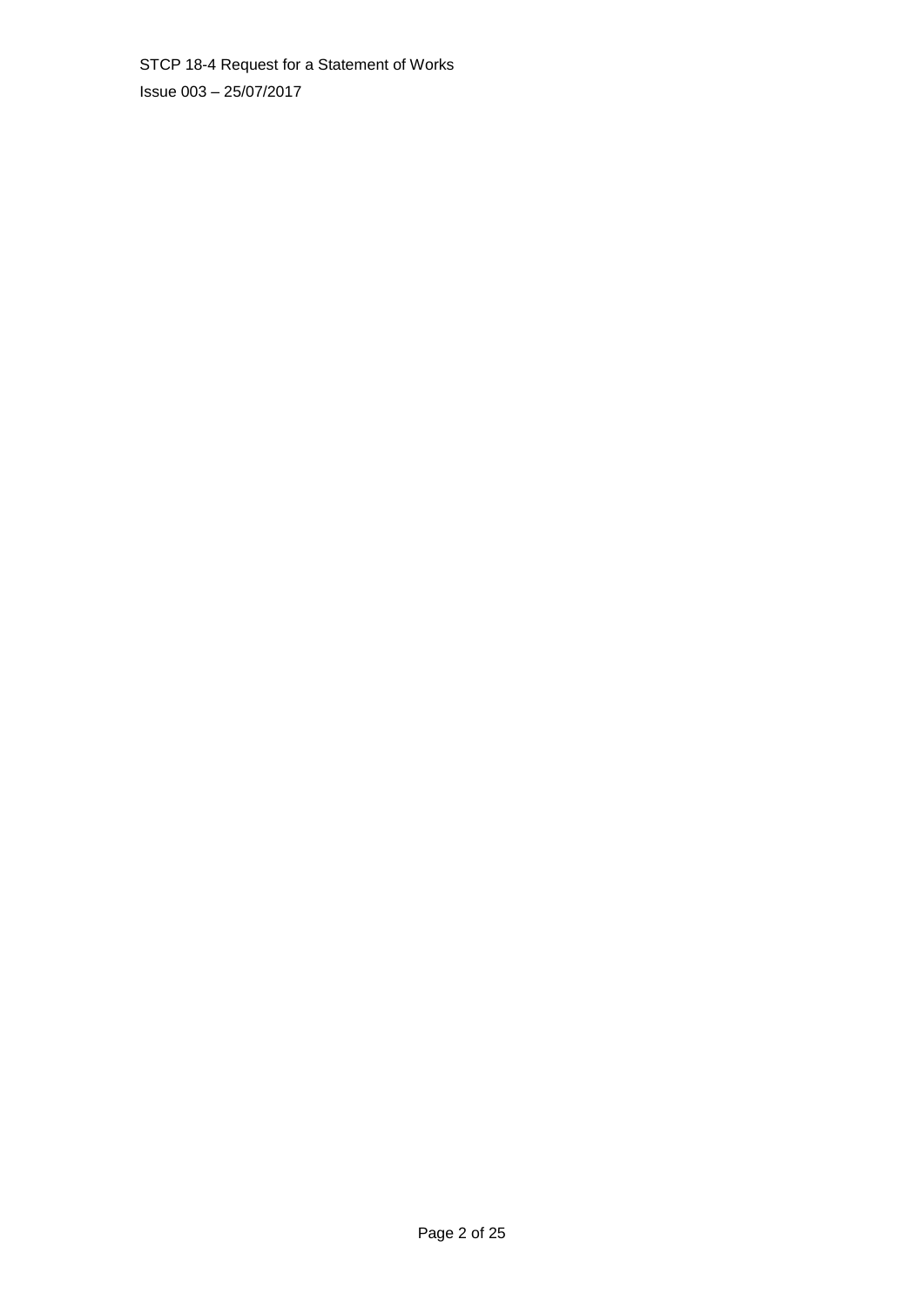## **1 Introduction**

## *1.1 Scope*

- 1.1.1 This process defines the data exchange required between NGET and the TO(s) for the purposes of User Applications for Requests for Statements of Works.
- 1.1.2 This procedure describes the process of how TO(s) respond to an NGET Request for a Statement of Works as a result of a User (the DNO) applying to NGET for a Request for a Statement of Works. It defines the tasks, formal documentation, interface requirements, timescales and responsibilities between NGET and the Host TO, Affected TO(s) and Other Affected TO(s) from receipt of such Request for Statement of Works, through production of TO Statement of Works Notices, to either the closure of the Statement of Works (SoW) Analysis or the further progression of the project through STCP18-1 Connection and Modification Application.
- 1.1.3 This procedure applies to NGET and each TO.
- 1.1.4 For the purposes of this document, the TOs are:
	- SPT;
	- SHE-T; and

• All Offshore Transmission Licence holders as appointed by Ofgem from time to time.

## *1.2 Objectives*

- 1.2.1 The objective of this procedure is to detail:
	- how the Request for a Statement of Works is addressed across the NGET  $\sim$  TO interface and the  $TO \sim TO$  interface;
	- the requirements for exchange of information in relation to these activities; and
	- the lines of communication to be used.

## **2 Key Definitions**

## *2.1 For the purposes of STCP18-4:*

- 2.1.1 **Affected Parties** means the Host TO, Affected TO(s) and Other Affected TO(s), as appropriate, involved in assessing a NGET Request for a Statement of Works relating to a particular Request for Statement of Works.
- 2.1.2 **Affected TO(s)** means any Transmission Owner who's Transmission System would be affected by the proposed Statement of Works Project and satisfies the criteria set out in the STC, Schedule Four. [See STC Section D, Part 4, paragraph 1.1.2]
- 2.1.3 **Application Programme** means a programme to manage the application process and forms part of the Statement of Works Briefing Note. The Application Programme lists the milestones and the dates agreed by all parties are inserted.
- 2.1.4 **Developer** means the party responsible for applying to the DNO in respect of the Power Station which is to be connected to that DNO network, and which is the subject of the Request for a Statement of Works. For the avoidance of doubt, in Scotland the provisions will only be applicable to Small Power Stations.
- 2.1.5 **Host TO** means the Transmission Owner to which the DNO (who the Developer is applying for connection to) is connected.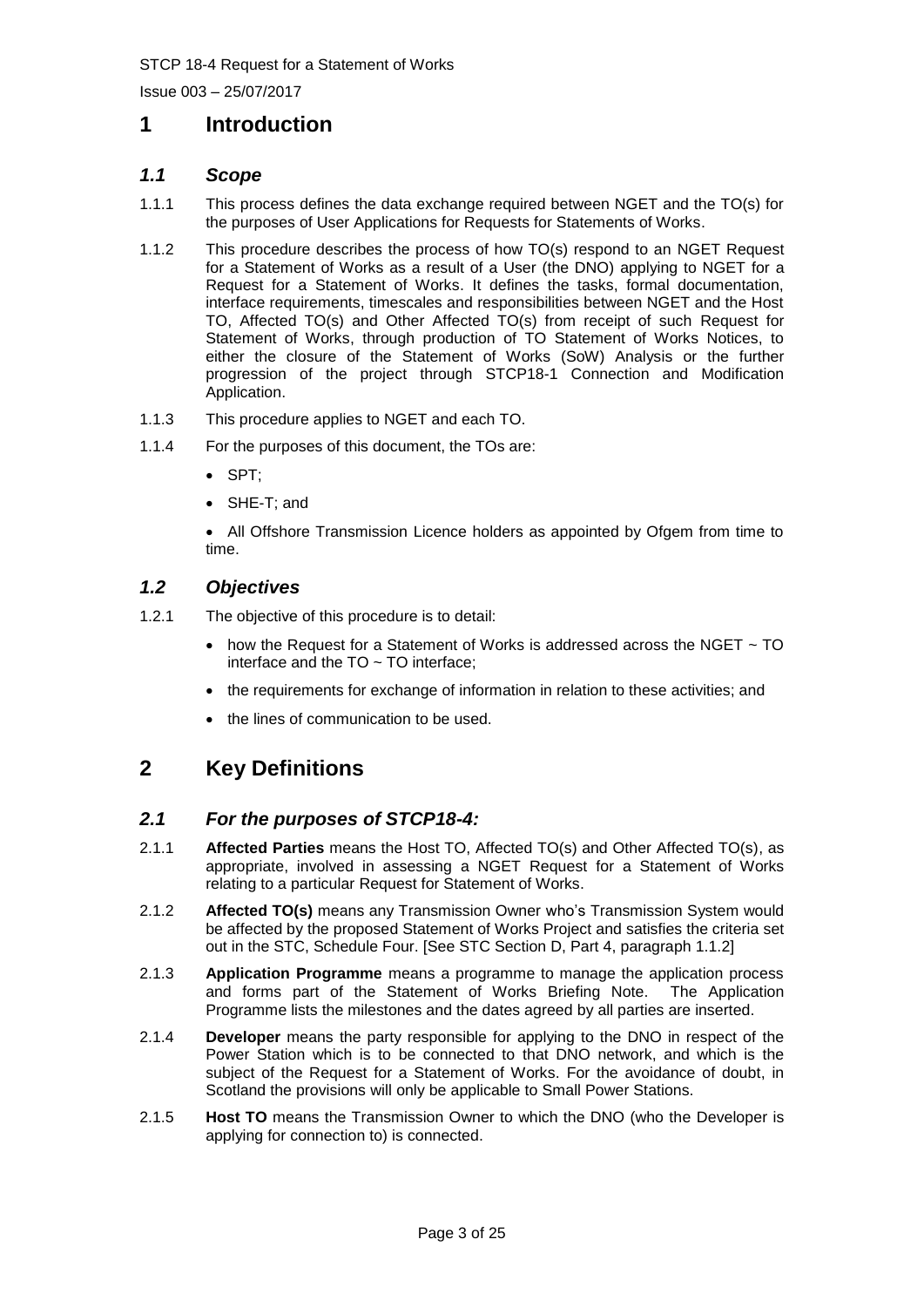Issue 003 – 25/07/2017

- 2.1.6 **Lead Person(s)** means representatives from NGET, the Host TO, Affected TO(s) and Other Affected TO(s) (as appropriate), the "Lead Person(s)", shall oversee the application process. The remit of the Lead Person(s) is to agree the Application Programme, monitor progress and agree any changes. The Lead Person(s) are also responsible for resolving any disagreements relating to an NGET TEC Exchange Rate Application at first instance, prior to any necessary escalation. Dialogue will take place in person, by email, telephone or video conferencing as appropriate..
- 2.1.7 **Material Impact** means anything that NGET or an Affected Party reasonably assess would prevent NGET notifying the User of the outcome of the Request for a Statement of Works.
- 2.1.8 **Named Contact** means in terms of the TO, the person to initially receive the NGET Request for a Statement of Works, and in terms of NGET, the person to whom a Request for a Statement of Works is sent in accordance with the CUSC.
- 2.1.9 **Other Affected TO(s)** means any Transmission Owner who is not a Host TO or an Affected TO, but which receives Statement of Works Planning Assumptions or NGET otherwise identifies that it is likely to be required to submit to NGET a TO Statement of Works Notice in respect of the Statement of Works Project.
- 2.1.10 **SoW Analysis** means all work relating to the assessment of a NGET Request for a Statement of Works.
- 2.1.11 **SoW Analysis Closure Process** means the process to be followed when the SoW Analysis has been completed, and is as defined in section 3.3 of this STCP.
- 2.1.12 **Site Specific Requirements** means any technical design or operational criteria that a TO has assumed will apply to User Equipment at the Relevant Connection Site in assessing a NGET Request for a Statement of Works.
- 2.1.13 **Statement of Works Briefing Note** means the note that is provided from NGET to the TO to update the status and details of the application (see pro-forma in Appendix B).
- 2.1.14 **Statement of Works Charges Report** is a report produced by a TO on completion of a Scheme and includes the information specified in section 3.3.2 of this STCP.
- 2.1.15 **Submission Date** is the date on which a TO submits a TO Statement of Works Notice to NGET.
- 2.1.16 **User** is as defined in the CUSC, but in this instance refers only to a DNO.

## **3 Procedure**

## *3.1 Nuclear Site Licence Provision*

3.1.1 When following this process where this may interact with, impact upon or fall within the boundary of a Nuclear Site Licence holder's site, or may otherwise have any form of affect and/or implication for a nuclear power station, consideration must be given to the relevant provisions of the applicable Nuclear Site Licence Provisions Agreement, the CUSC Bilateral Connection Agreement for that site, paragraph 6.9.4 of the CUSC and Section G3 of the STC to ensure compliance with all of these obligations.

## *3.2 Basic Process*

## **3.2.1 NGET receives the Request for Statement of Works**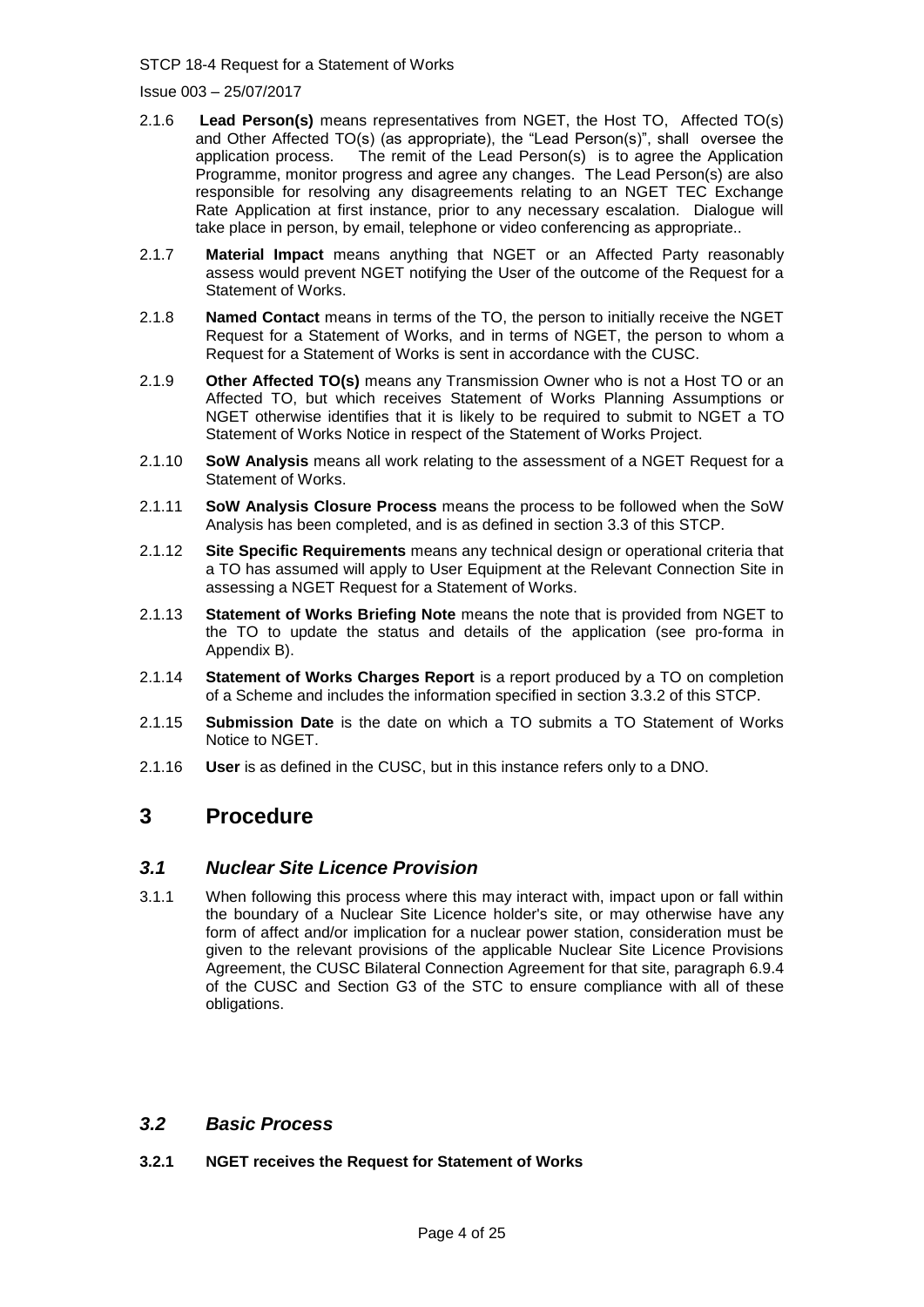Issue 003 – 25/07/2017

3.2.1.1 The NGET Named Contact shall receive a completed Request for Statement of Works proforma from a User. This may include the results of any feasibility study work.

## **3.2.2 NGET checks the User Application**

- 3.2.2.1 The NGET Named Contact shall appoint the NGET Lead Person. The NGET Lead Person shall check that the Request for Statement of Works is completed correctly and whether the correct Application Fee is received. The fee is dealt with by NGET and the TO(s) in accordance with STCP 19-6 Application Fees. Where the Request for Statement of Works is not completed correctly or the correct fee is not received, the NGET Lead Person shall inform the User as soon as they determine that it is not correct.
- 3.2.2.2 The NGET Lead Person shall determine who is the Host TO, Affected TO(s) and Other Affected TO(s).
- 3.2.2.3 The NGET Lead Person shall utilise the information in the Request for Statement of Works to produce the NGET Request for a Statement of Works, in accordance with Schedule 13 of the STC, for each of the Affected Parties. The NGET Lead Person shall initially complete the appropriate Statement of Works Briefing Notes, with details from the Request for a Statement of Works, the draft Application Programme dates, the Affected Parties, the NGET Lead Person and a NGET unique SoW Analysis number. The NGET Lead Person shall record on the Statement of Works Briefing Notes whether the Application Fee has been cleared or not.
- 3.2.2.4 Within 3 Business Days of receipt of the Request for Statement of Works, the NGET Lead Person shall send by e-mail and by post the relevant NGET Request for a Statement of Works and the appropriate Statement of Works Briefing Note to the TO Named Contacts.
- 3.2.2.5 The NGET Request for a Statement of Works will be sent to the Affected Parties within 3 Business Days of receipt of the User Application, regardless of whether the User Application is effective or not, so that the TO(s) are aware a Request for Statement of Works has been received. Should any Party decide to undertake any work on the NGET Request for a Statement of Works before it is effective, then this will be at such Party's own risk.
- 3.2.2.6 An effective NGET Request for a Statement of Works is one that is technically effective and NGET has informed the TO via the appropriate Statement of Works Briefing Note that the Application Fee has been cleared.

## **3.2.3 Receipt of an NGET Request for a Statement of Works acknowledged by TO(s)**

- 3.2.3.1 Within 2 Business Days of receipt of the NGET Request for a Statement of Works, the Affected Parties shall acknowledge receipt of the NGET Request for a Statement of Works to the NGET Lead Person by e-mail, and advise the NGET Lead Person of the name and contact details of their Lead Person. The NGET Lead Person shall update the Statement of Works Briefing Notes with details of the Lead Person of the Affected Parties to whom all formal communication for the application will be addressed. The NGET Lead Person shall e-mail the appropriate updated Statement of Works Briefing Notes to the Affected Parties' Lead Person(s).
- 3.2.3.2 The NGET Lead Person and Affected Parties Lead Person(s) shall agree the date to meet to discuss the Application Programme, and NGET shall enter this date on the Statement of Works Briefing Notes.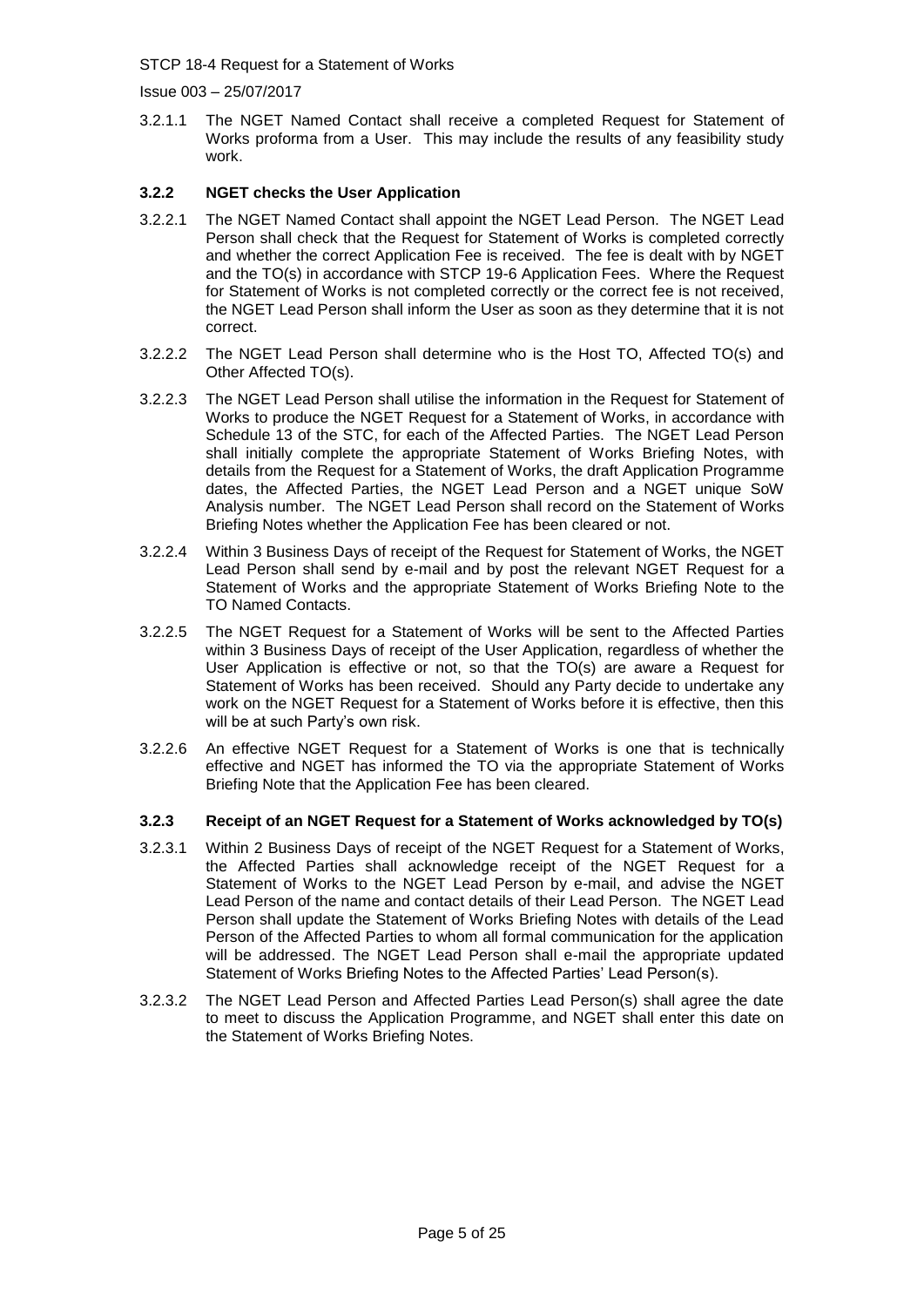Issue 003 – 25/07/2017

## **3.2.4 Application fee not cleared**

3.2.4.1 If the Application Fee has not cleared, the NGET Lead Person shall seek to obtain the Application Fee from the User.

### **3.2.5 NGET confirms that Application Fee cleared**

- 3.2.5.1 When the Application Fee is cleared, the NGET Lead Person shall update the Statement of Works Briefing Notes with the clearance date and e-mail the appropriate Statement of Works Briefing Notes to the Affected Parties' Lead Person(s).
- 3.2.5.2 The TO(s) shall invoice NGET with their relevant TO component of the Application Fee in accordance with STCP 19-6 Application Fees.

#### <span id="page-5-1"></span>**3.2.6 NGET shall be informed as to whether the NGET Request for a Statement of Works is technically effective or not**

3.2.6.1 Within 5 Business Days of receipt of the NGET Request for a Statement of Works, the Affected Parties Lead Person(s) shall notify the NGET Lead Person by e-mail, as to whether the NGET Request for a Statement of Works is technically effective or not. Where the NGET Request for a Statement of Works is considered to be technically non-effective, then the Affected Parties Lead Person(s) shall e-mail to the NGET Lead Person with detailed reasons as to why it considers it incomplete or unclear in a material respect and the amendments it considers are required to make it technically effective. The Host TO will also identify the DNO network data required to process the NGET Request for a Statement of Works.

#### <span id="page-5-0"></span>**3.2.7 User and TO(s) shall be informed that User Application is technically noneffective**

- 3.2.7.1 A technically non-effective Request for Statement of Works is one where all technical data (both data received by the User from the Developer and the User's DNO network data) has not been received.
- 3.2.7.2 If the Request for Statement of Works is technically non-effective, the NGET Lead Person shall inform the User of what data is missing. The NGET Lead Person shall ask the User for any missing data from the Developer or for any DNO network data identified as being required by the Host TO in section [3.2.6.1.](#page-5-0) The NGET Lead Person shall update the Statement of Works Briefing Notes with the date the User was contacted and e-mail the appropriate Statement of Works Briefing Notes to the Affected Parties.

### **3.2.8 Resolve technical non-effectiveness**

- 3.2.8.1 Where a NGET Request for a Statement of Works is technically non-effective as a consequence of the Request for Statement of Works being technically non-effective, the Affected Parties shall use reasonable endeavours to liaise and assist NGET to resolve their elements of the technical non-effectiveness. In order to achieve this, NGET may request the TO to resolve the technical non-effectiveness with the User directly.
- 3.2.8.2 If the User cannot submit the data (e.g. because data is not available for new technology) then the Lead Person(s) shall assess and advise the Parties whether to progress the NGET Request for a Statement of Works or not and note/agree any assumptions made. If the NGET Request for a Statement of Works is to continue then alternative data may be requested from the User.
- 3.2.8.3 If the Lead Person(s) assess that the NGET Request for a Statement of Works cannot progress without the missing technical data then the NGET Request for a Statement of Works will be put on hold as being non-effective. If and when the missing technical data is supplied to NGET then the process will recommence from [3.2.9.](#page-6-0)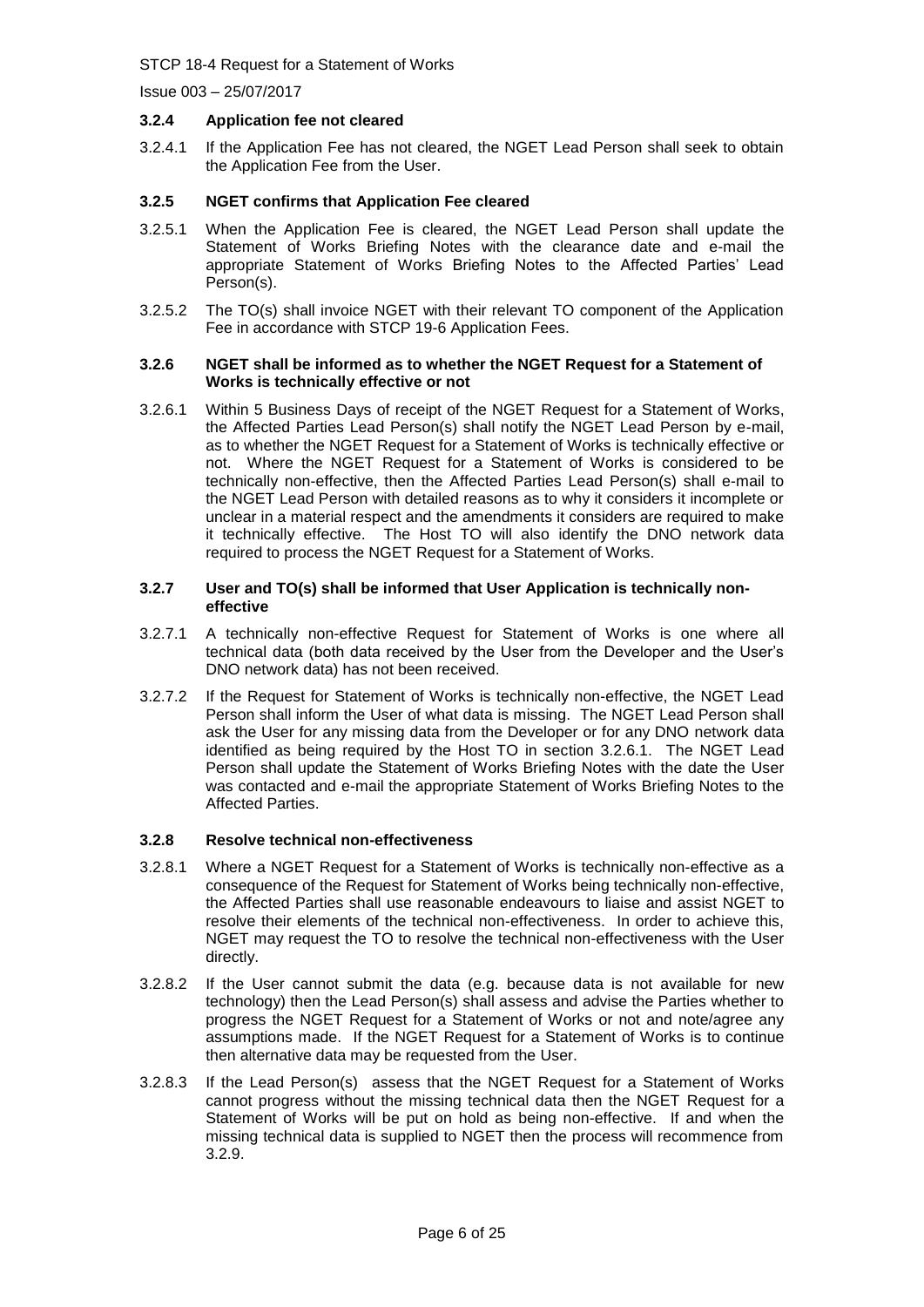#### <span id="page-6-0"></span>**3.2.9 NGET informed that the NGET Request for a Statement of Works is technically effective**

- 3.2.9.1 On receipt of the missing/additional data from the User (data from the Developer and/or any DNO network data), the NGET Lead Person shall circulate the data to the Affected Parties Lead Person(s). The NGET Lead Person shall also record on the Statement of Works Briefing Notes the date of when the missing/additional technical data has been received, and e-mail the appropriate Statement of Works Briefing Note to each Affected Party.
- 3.2.9.2 Within 3 Business Days of receipt of the missing/additional data, the Affected Parties Lead Person(s) shall confirm to the NGET Lead Person by e-mail whether the NGET Request for a Statement of Works is now technically effective. If the NGET Request for a Statement of Works is still not technically effective then the process returns to [3.2.6,](#page-5-1) but otherwise proceeds to [3.2.10.](#page-6-1)

### <span id="page-6-1"></span>**3.2.10 NGET confirms User Application Date and NGET Application Date**

3.2.10.1 The NGET Lead Person shall update the Statement of Works Briefing Notes with the Request for Statement of Works Date, the NGET Application Date and the draft Application Programme dates, and e-mail the appropriate Statement of Works Briefing Note to each Affected Party.

### <span id="page-6-2"></span>**3.2.11 Affected Parties provided with the Statement of Works Planning Assumptions**

- 3.2.11.1 If NGET generates Statement of Works Planning Assumptions it shall forward the Statement of Works Planning Assumptions, including any updates to the network model, to the Affected Parties' Lead Person(s) within 5 Business Days of the Request for Statement of Works Date.
- 3.2.11.2 In the event that NGET does not intend to generate a set of Statement of Works Planning Assumptions, NGET shall notify the TO(s) within 2 Business Days of the Request for Statement of Works Date and advise the Affected Parties which set of Construction Planning Assumptions or Statement of Works Planning Assumptions that have previously been submitted, should be used as the Statement of Works Planning Assumptions.
- 3.2.11.3 If there is a delay between receipt of the Request for Statement of Works and the Request for Statement of Works being effective, it may be necessary for NGET to provide the Affected Parties with revised and updated Statement of Works Planning Assumptions.
- 3.2.11.4 NGET may change, or Affected Parties may request a change to, the Statement of Works Planning Assumptions (see [3.4.2\)](#page-9-0).

#### **3.2.12 Affected Parties assess the Statement of Works Planning Assumptions and draft Application Programme**

- 3.2.12.1 The Affected Parties shall assess the Statement of Works Planning Assumptions and consider any implications to the draft Application Programme.
- 3.2.12.2 The Affected Parties' Lead Person(s) shall amend or confirm the draft Application Programme to the NGET Lead Person one Business Day prior to the meeting to agree the Application Programme.

## **3.2.13 Application Programme agreed by NGET and the Affected Parties**

3.2.13.1 The Application Programme shall be agreed by the NGET Lead Person and Affected Parties' Lead Person(s) within 10 Business Days of the Request for Statement of Works Date. The Application Programme may be agreed at a meeting of the Lead Person(s), if necessary, date fixed at step 3.2.3.2 above.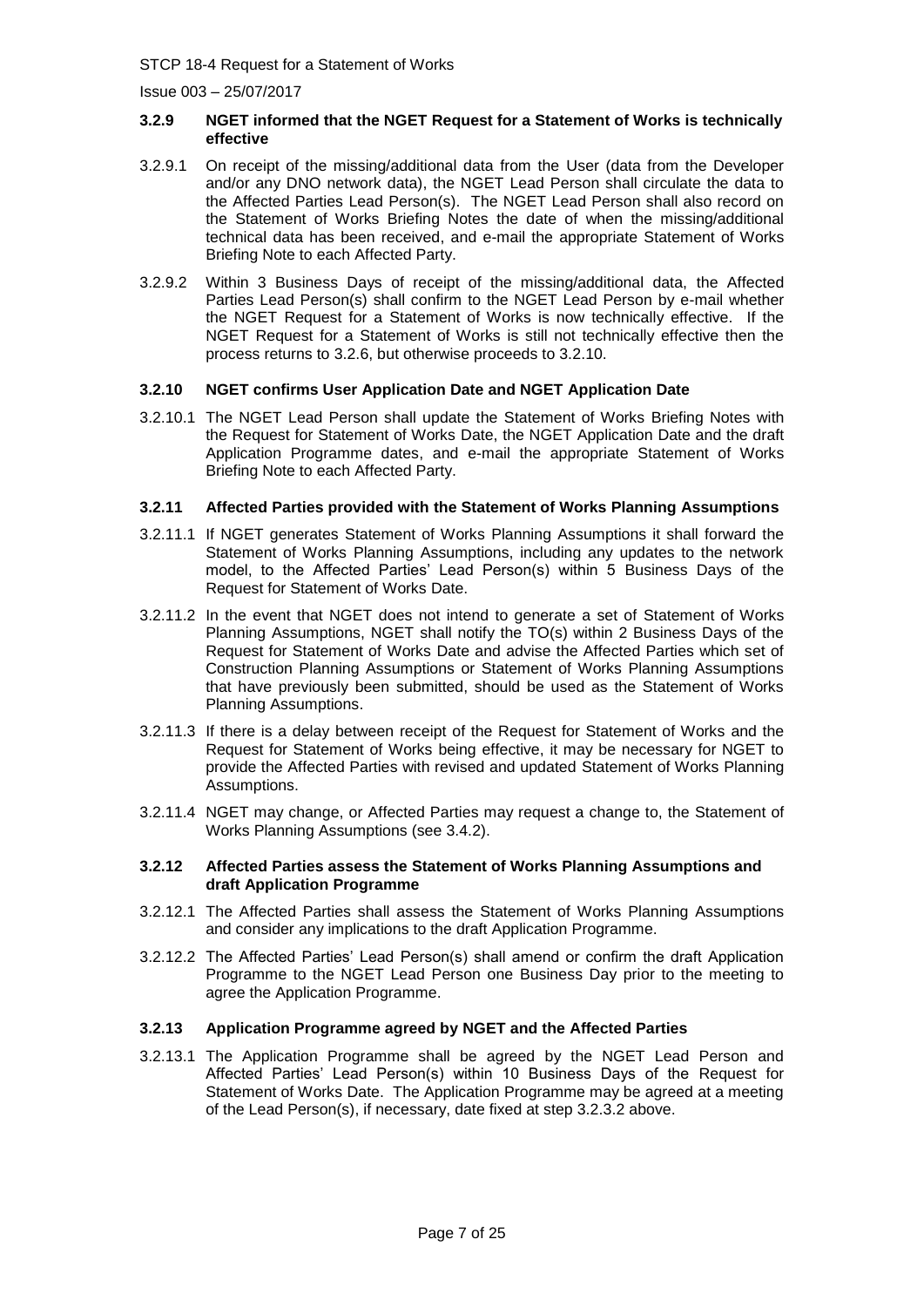## **3.2.14 NGET and the Affected Parties create GB models**

3.2.14.1 NGET and the Affected Parties shall each take the Statement of Works Planning Assumptions provided by NGET in step [3.2.11,](#page-6-2) together with the relevant network models and create a series of consistent National Electricity Transmission System models in accordance with STCP22-1 Production of Models for National Electricity Transmission System Planning.

#### **3.2.15 The Affected Parties assess the impact of the NGET Request for a Statement of Works**

3.2.15.1 The Affected Parties shall assess the impact of the NGET Request for a Statement of Works on their respective Transmission System. The Affected Parties shall carry out the assessment in accordance with the Application Programme.

## **3.2.16 NGET is provided with TO Statement of Works Notice(s)**

- 3.2.16.1 Each Affected Party shall submit to NGET the TO Statement of Works Notice resulting from their assessment by e-mail, and hard copy by post. The timescales of the submission is to be in line with the Application Programme and STC Section D, part 4, paragraph 3.2.
- 3.2.16.2 The TO Statement of Works Notice should specify whether or not the relevant Affected Party would require Transmission Construction Works to be undertaken in respect of the Statement of Works Project.
- 3.2.16.3 Where the TO Statement of Works Notice specifies that Transmission Construction Works would be required, the TO Statement of Works Notice may also include an indication of such required Transmission Construction Works, although there is no obligation on the Affected Party to provide this.
- 3.2.16.4 Where the TO Statement of Works Notice specifies that Transmission Construction Works would not be required, the TO Statement of Works Notice should specify whether or not, in planning and developing its Transmission System, the Affected Party has assumed that any Site Specific Requirements will apply, and details of any such requirements.

## **3.2.17 NGET notifies the User**

- 3.2.17.1 NGET shall notify the User of the outcome of the Request for a Statement of Works.
- 3.2.17.2 Where no requirement for Transmission Construction Works has been identified:
	- 3.2.17.2.1 NGET and the Affected Parties shall undertake the SoW Analysis Closure Process in accordance with 3.4.
	- 3.2.17.2.2 In the event of any Site Specific Requirements, NGET shall progress an agreement to vary the Bilateral Agreement with the User.
- 3.2.17.3 Where a requirement for Transmission Construction Works has been identified:
	- 3.2.17.3.1 If the User requests clarification on certain aspects of the outcome of the Request for a Statement of Works or requests a meeting to clarify these aspects, NGET and the Affected Parties shall provide all reasonable assistance to answer any questions raised by the User. NGET and the Affected Parties shall accommodate a request for a meeting at the convenience of all relevant parties.
	- 3.2.17.3.2 If, within twenty-eight calendar days plus ninety-three Business Days of the Request for Statement of Works Date:
		- NGET submits to the Affected Parties a NGET Modification Application in respect of the Statement of Works Project, such NGET Modification Application should be progressed by following STCP18-1 Connection and Modification Application. The NGET Lead Person shall update and close the Statement of Works Briefing Note, and send to the TO Named Contacts.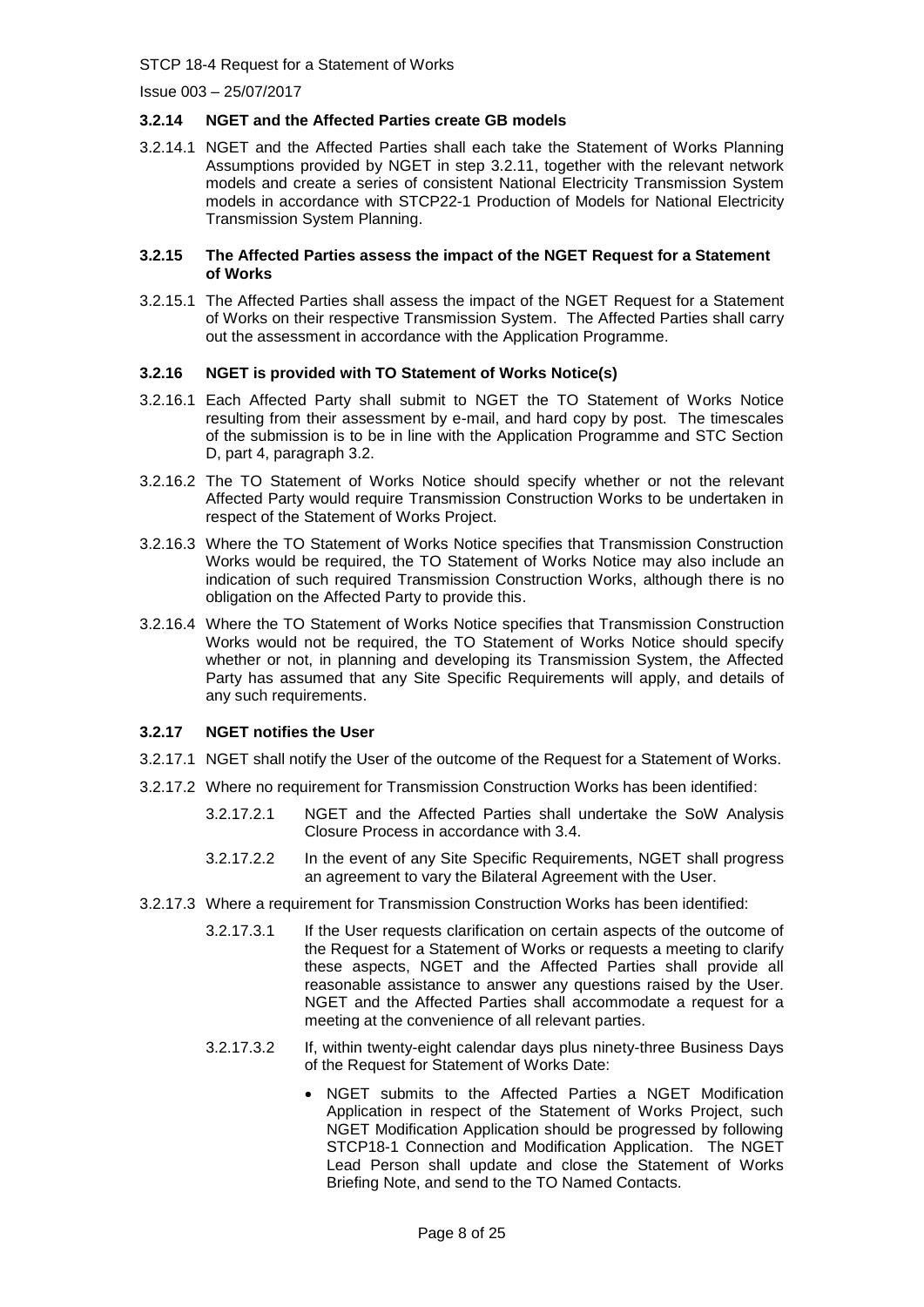NGET does not submit to the Affected Parties a NGET Modification Application in respect of the Statement of Works Project, NGET and the Affected Parties shall undertake the Scheme Closure Process in accordance with 3.3.

## *3.3 Statement of Works Analysis Closure Process*

- 3.3.1 Following the submission by each Affected Party to NGET of the TO Statement of Works Notice resulting from their assessment, the SoW Analysis Closure Process in this section 3.3 shall be followed, except:
	- where a requirement for Transmission Construction Works has been identified and NGET has submitted to the Affected Party a NGET Modification Application in respect of the Statement of Works Project; or
	- where the User has elected to pay a fixed price application, in which case the SoW Analysis will be deemed to have been closed.

Otherwise, the SoW Analysis needs to be closed, and the final costs identified and provided within timescales agreed between the relevant Parties, but in any event within 12 months.

- 3.3.2 Within 8 months of the Submission Date but, in the event that a requirement for Transmission Construction Works has been identified, not less than twenty-eight calendar days plus ninety-three Business Days after the Request for Statement of Works Date (or as otherwise agreed), the TO shall send NGET a Statement of Works Charges Report which shall contain the following:
	- details of the final costs incurred in the assessment of a NGET Request for a Statement of Works; and
	- a signed statement from the TO(s) to the effect that all costs have been accounted for and that no further scheduled or planned financial payments are due, and, as at the date thereof, no financial claim has made in respect of any other matter pertaining to the SoW Analysis.
- 3.3.3 NGET shall check the contents of the Statement of Works Charges Report. If required, NGET shall request further detail/clarification from a TO, specifying a reasonable response time and details of the query.
- 3.3.4 The relevant TO shall supply the further detail or clarification regarding the contents of the Statement of Works Charges Report if requested by NGET.
- 3.3.5 Where a User has a query concerning the outturn charges based upon those figures provided in the Statement of Works Charges Report, the process set out in STCP14-3 Customer Charging Queries shall be followed.
- 3.3.6 When the closure process has been completed, NGET shall notify the TO(s) and confirm NGET's acceptance of the Statement of Works Charges Report.
- 3.3.7 In the event that NGET has over/underpaid given the figures in the Statement of Works Charges Report, the relevant TO shall submit a reconciling invoice to NGET.
- 3.3.8 NGET shall check the reconciling invoice and settle any outstanding sums in accordance with STCP13-1 Invoicing and Payment.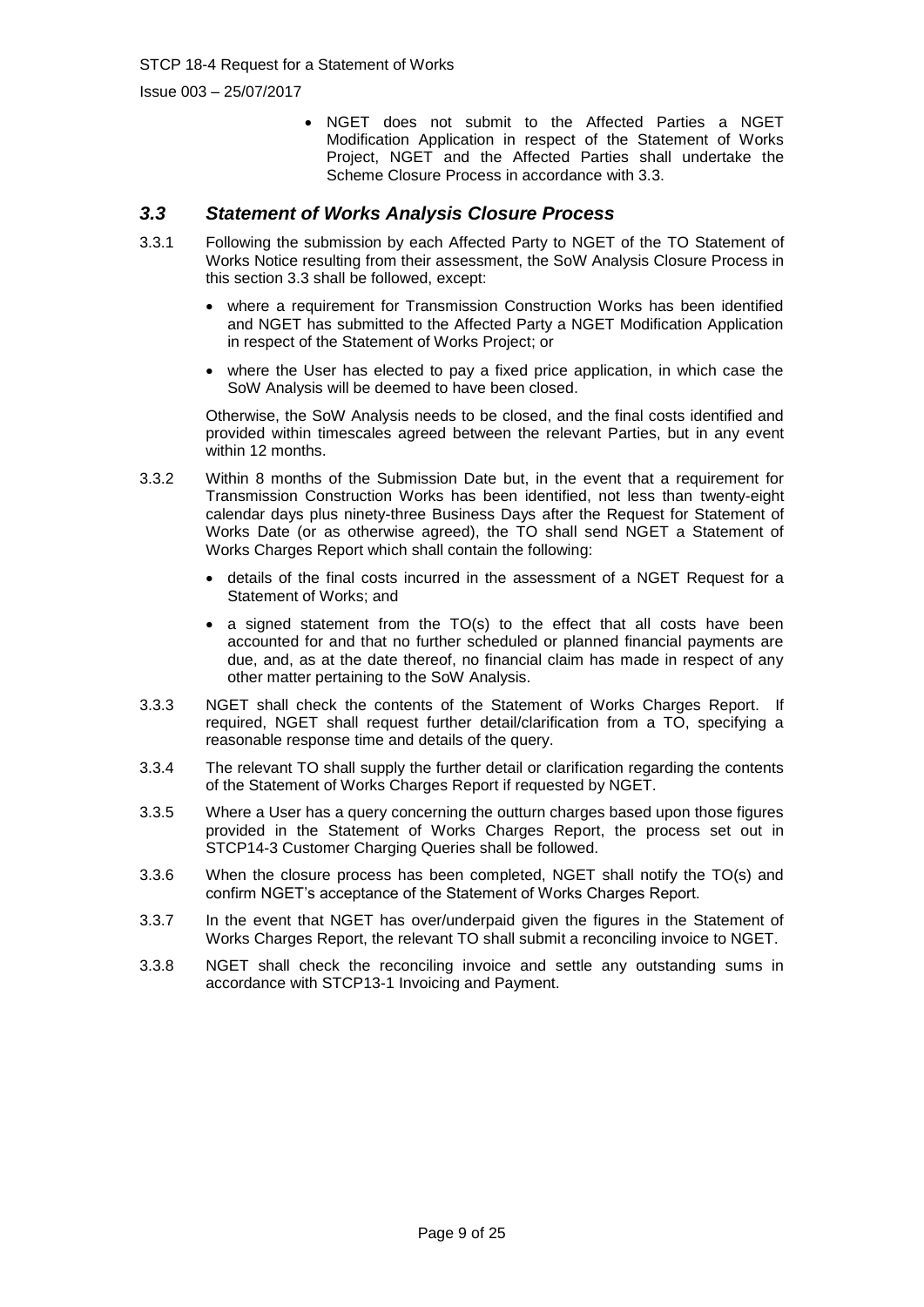## *3.4 Subsidiary Processes*

#### **3.4.1 Amendments to Request for Statement of Works by User**

- 3.4.1.1 If details of the Request for Statement of Works change after the Request for Statement of Works has been submitted, then NGET and the Affected Parties shall assess what impact this will have on the ability of the Affected Parties to respond to the NGET Request for a Statement of Works to NGET in the required timescales. NGET shall then advise the User on whether the changes are likely to have a Material Impact on NGET's notification of the outcome of the Request for a Statement of Works.
- 3.4.1.2 If the change will not have a Material Impact on the Affected Parties' ability to respond to the NGET Request for a Statement of Works to NGET and subsequently NGET's ability to notify the User of the outcome of the Request for a Statement of Works in the required timescales, then the Affected Parties shall proceed to make their response to the NGET Request for a Statement of Works as planned.
- 3.4.1.3 If the change is to have a Material Impact on the Affected Parties' ability to respond to the NGET Request for a Statement of Works to NGET and/or NGET's subsequent ability to notify the User of the outcome of the Request for a Statement of Works in the required timescales, then the User should be requested to withdraw the original User Application and submit a new User Application with the new details.

#### <span id="page-9-0"></span>**3.4.2 Modifications to Statement of Works Planning Assumptions**

#### **3.4.2.1 NGET initiated modifications to Statement of Works Planning Assumptions prior to receipt of a TO Statement of Works Notice**

- 3.4.2.1.1 At any time after providing the Affected Parties with the Statement of Works Planning Assumptions and prior to receipt of the response to the NGET Request for a Statement of Works, NGET may decide to change the Statement of Works Planning Assumptions.
- 3.4.2.1.2 Affected Parties may decide to convene a meeting of the Lead Person(s) to discuss the revision of the Statement of Works Planning Assumptions giving other Affected Parties reasonable notice in writing.
- 3.4.2.1.3 NGET Lead Person shall provide the revised Statement of Works Planning Assumptions to the Affected Parties Lead Person(s). The Affected Parties Lead Person(s) shall confirm receipt of the revised Statement of Words Planning Assumptions to NGET Lead Person.

## .

#### **3.4.2.2 TO initiated modifications to Statement of Works Planning Assumptions prior to submission of a TO Statement of Works Notice**

- 3.4.2.2.1 At any time prior to issuing its response to the NGET Request for a Statement of Works, the TO may submit a request to NGET for a change to the Statement of Works Planning Assumptions, including reasons for the request.
- 3.4.2.2.2 Affected Parties may decide to convene a meeting of the Lead Person(s) to discuss the request for revision of the Statement of Works Planning Assumptions giving other Affected Parties reasonable notice in writing.
- 3.4.2.2.3 NGET shall consider how it will address the request and notify the TO and any other TO materially affected by the requested change.
- 3.4.2.2.4 Notwithstanding any request submitted by the TO each Affected Party shall continue to take into account the Statement of Works Planning Assumptions provided by NGET.
- **3.4.2.3 NGET initiated modifications to Statement of Works Planning Assumptions after receipt of a TO Statement of Works Notice but prior to notification to the User of the outcome of the Request for a Statement of Works**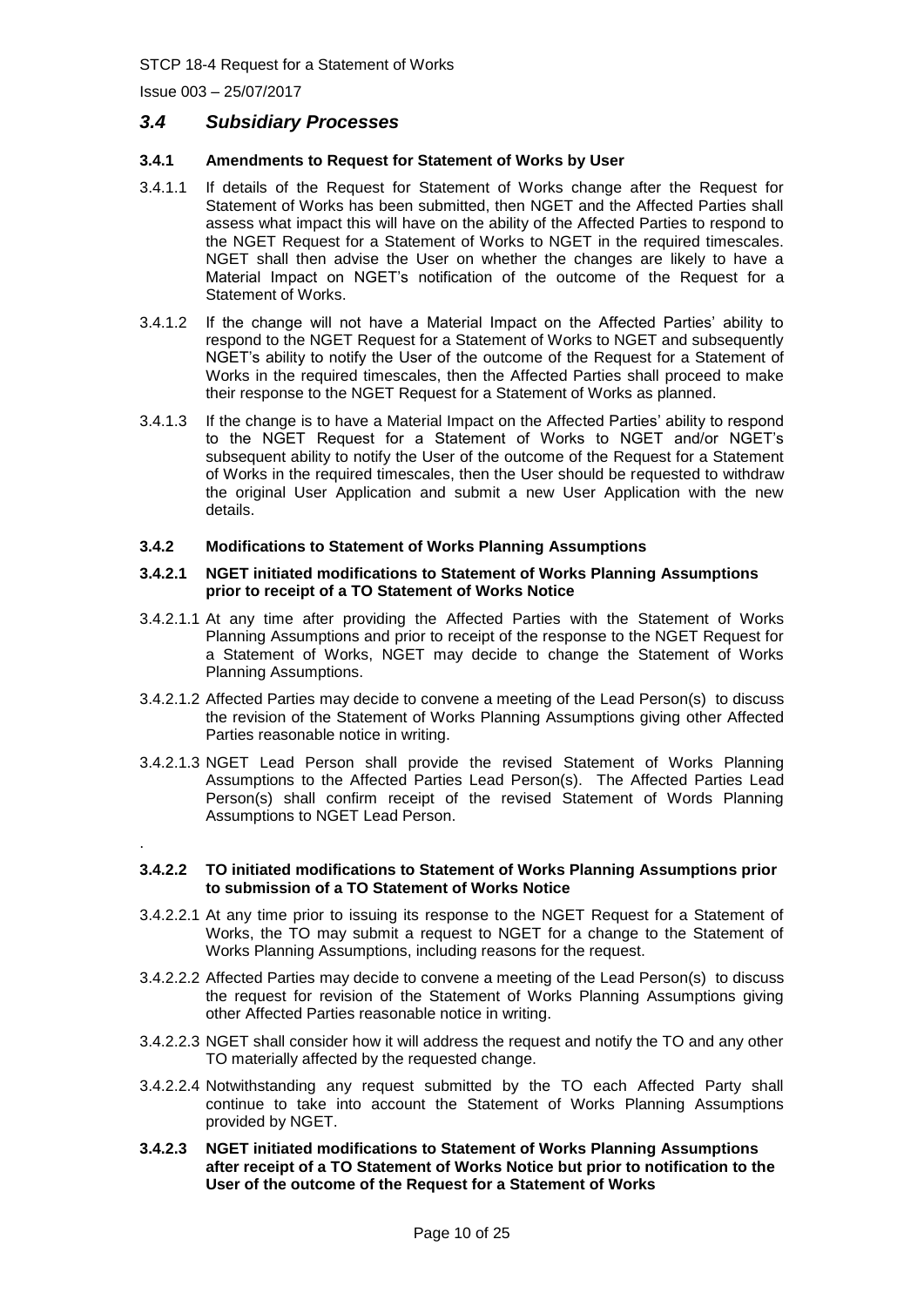Issue 003 – 25/07/2017

- 3.4.2.3.1 At any time after receiving a TO Statement of Works Notice and prior to notifying the User of the outcome of the Request for a Statement of Works, NGET may decide to change the Statement of Works Planning Assumptions e.g. due to a Disconnection, a TEC increase etc.
- 3.4.2.3.2 In such circumstances, NGET shall convene a meeting of the Lead Person(s) to discuss the revision of the Statement of Works Planning Assumptions and impact on the TO Statement of Works Notices.
- 3.4.2.3.3 NGET shall provide to each Affected Party the revised Statement of Works Planning Assumptions. The Affected Parties Lead Person(s) shall confirm receipt of the revised Statement of Works Planning Assumptions.
- 3.4.2.3.4 Affected Parties Lead Person(s) will re-submit their TO Statement of Works Notices to the NGET Lead Person, taking in account the revised Statement of Works Planning Assumptions, within 1 Business Days after the receipt of the revised Statement of Works Planning Assumptions.

### **3.4.3 Withdrawal of a Request for Statement of Works by the User**

3.4.3.1 Where a User withdraws their Request for Statement of Works, NGET shall update the Statement of Works Briefing Note and shall e-mail the Statement of Works Briefing Note to the Affected Parties within 2 Business Days. NGET and the Affected Parties shall then undertake the Scheme Closure Process in accordance with 3.3.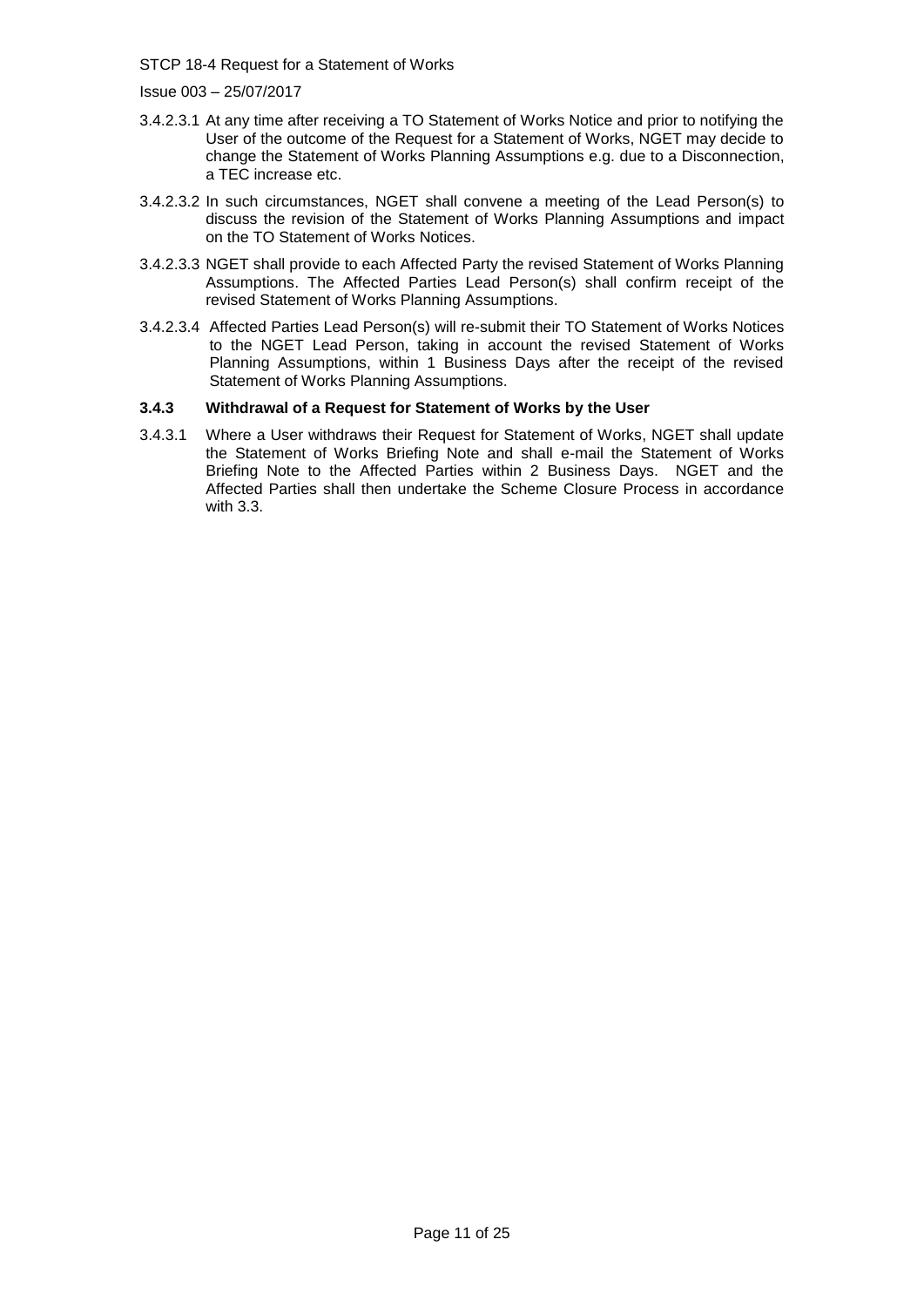Issue 003 – 25/07/2017

# *Appendix A: Flow Diagram*

Note that the Process Diagrams shown in this Appendix A are for information only. In the event of any contradiction between the process represented in this Appendix A and the process described elsewhere in this STCP, then the text elsewhere in this STCP shall prevail.

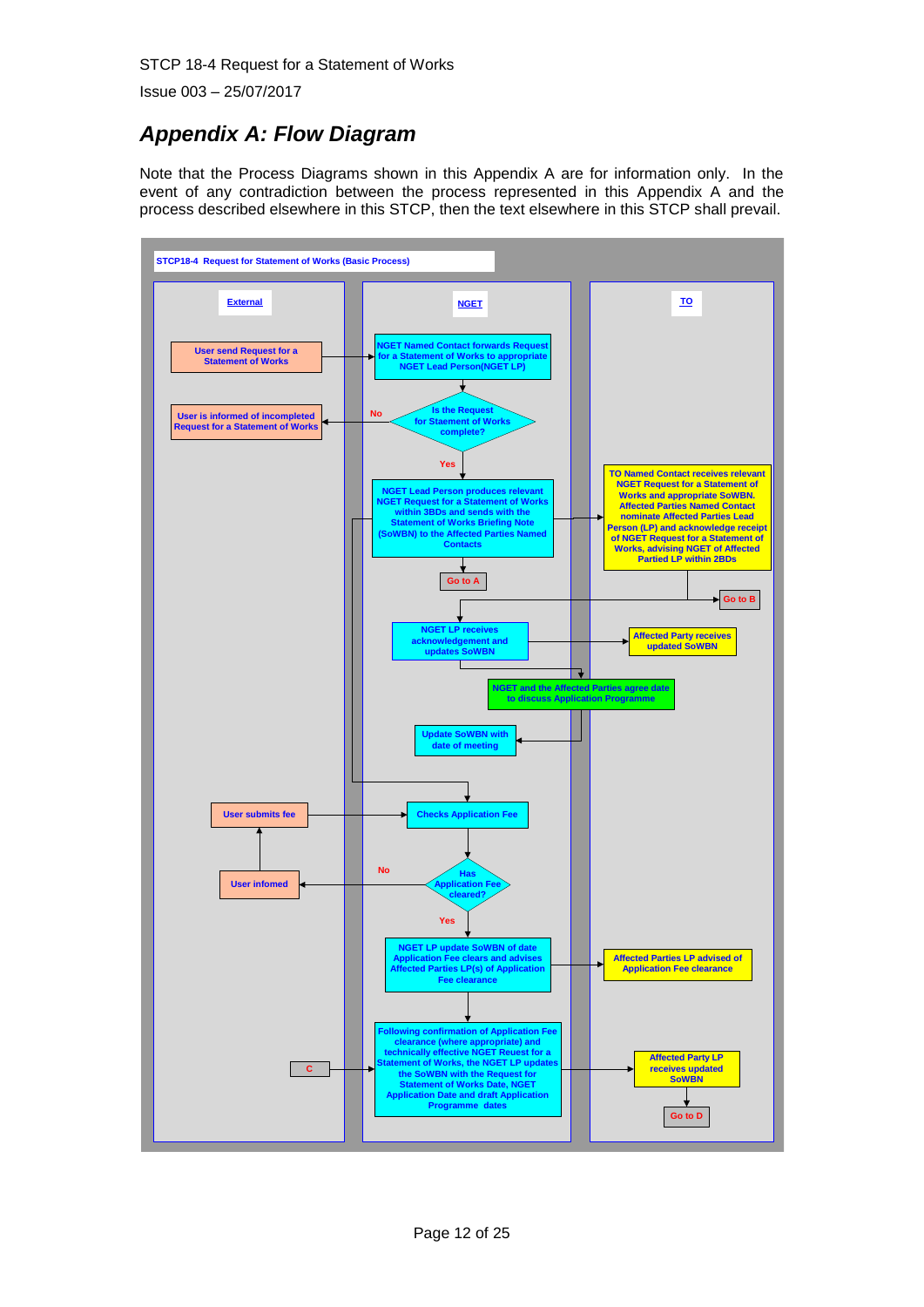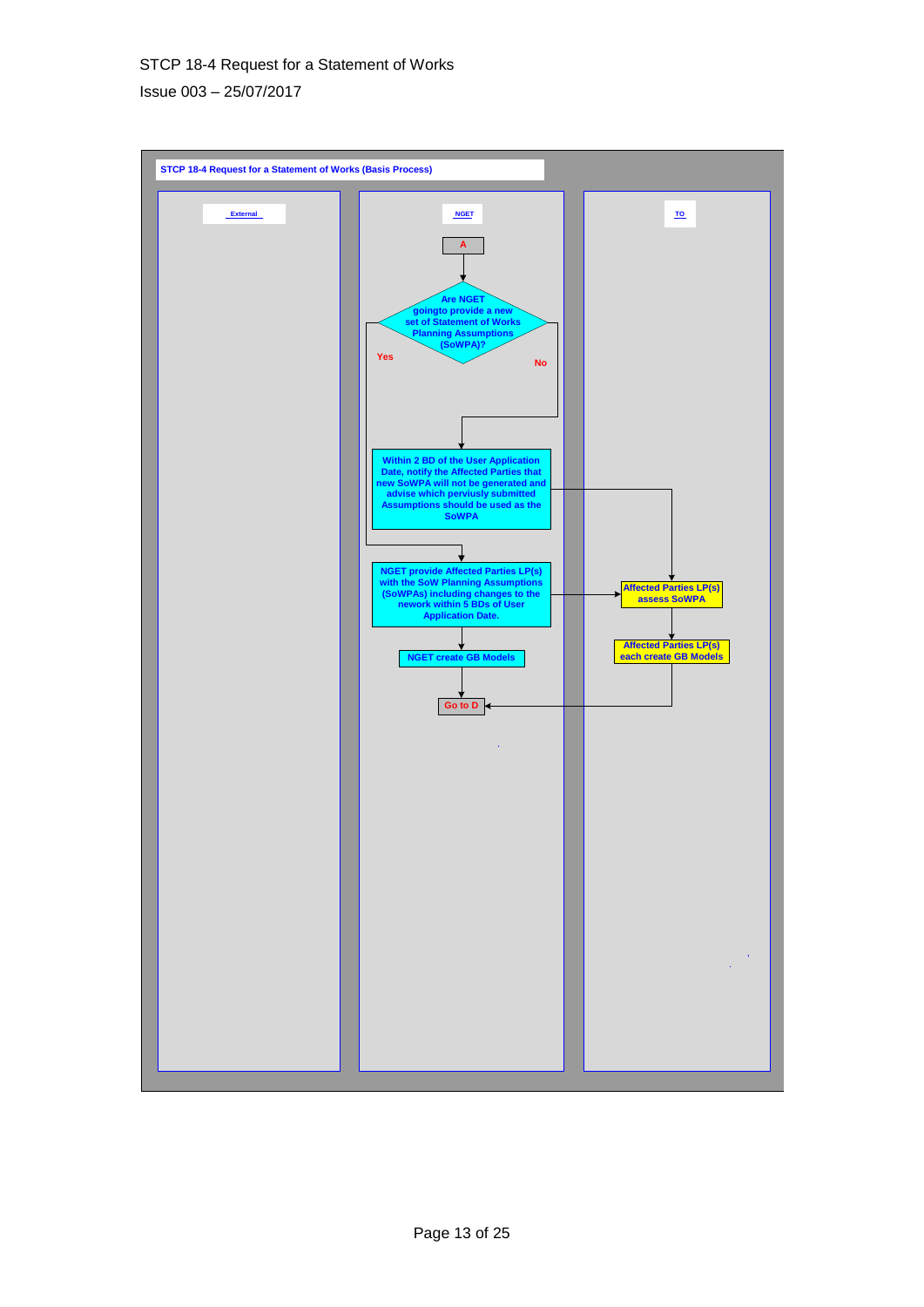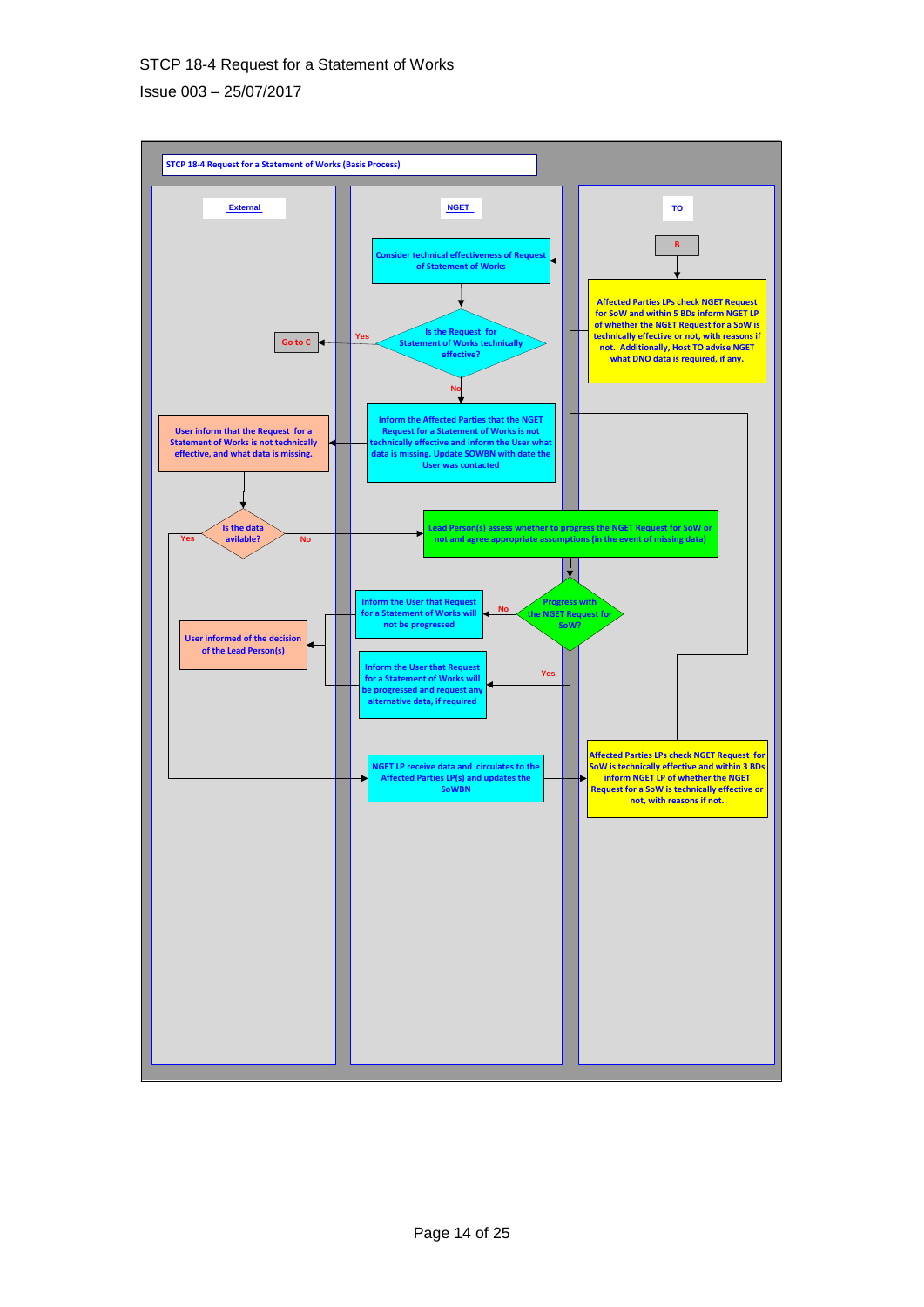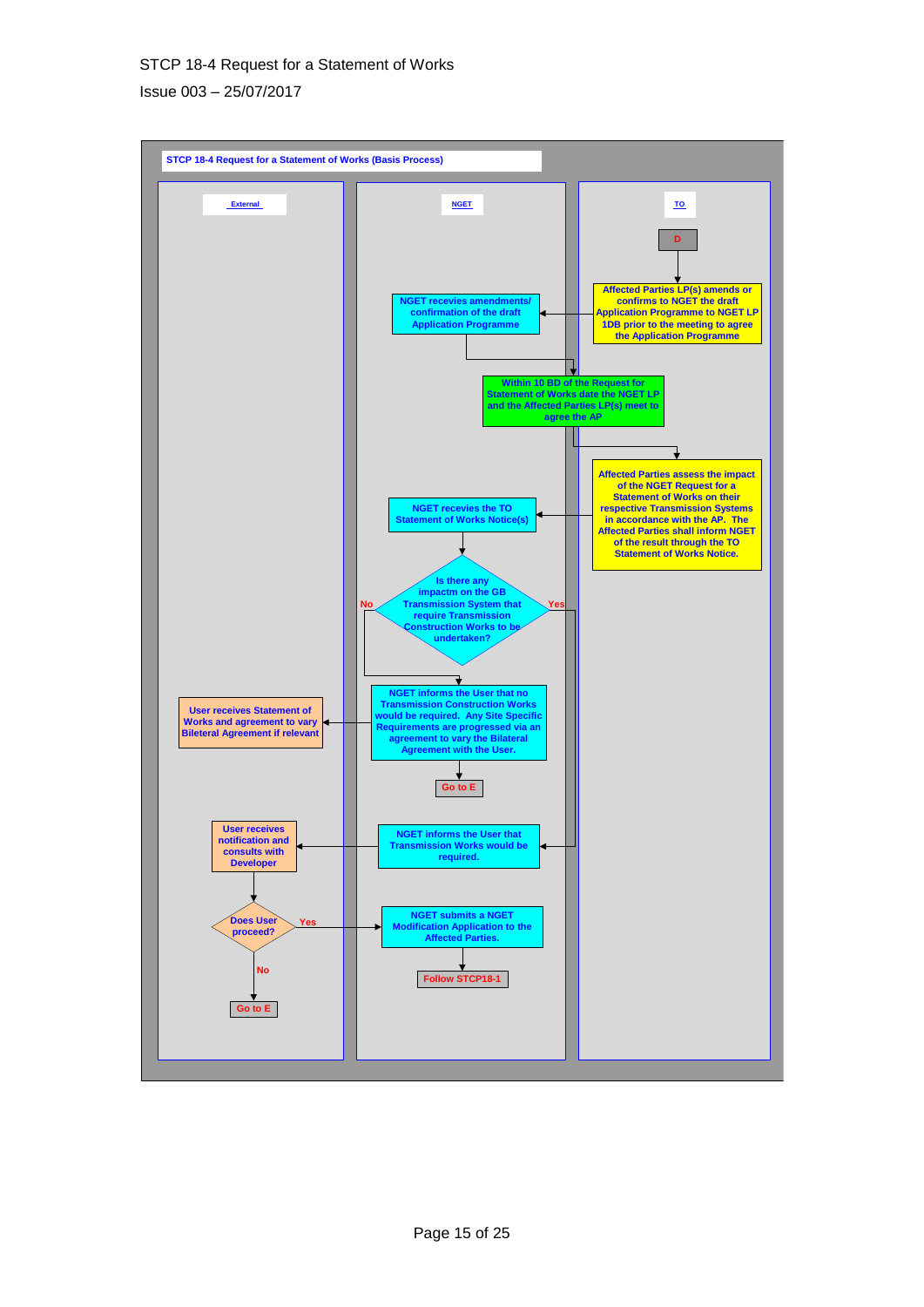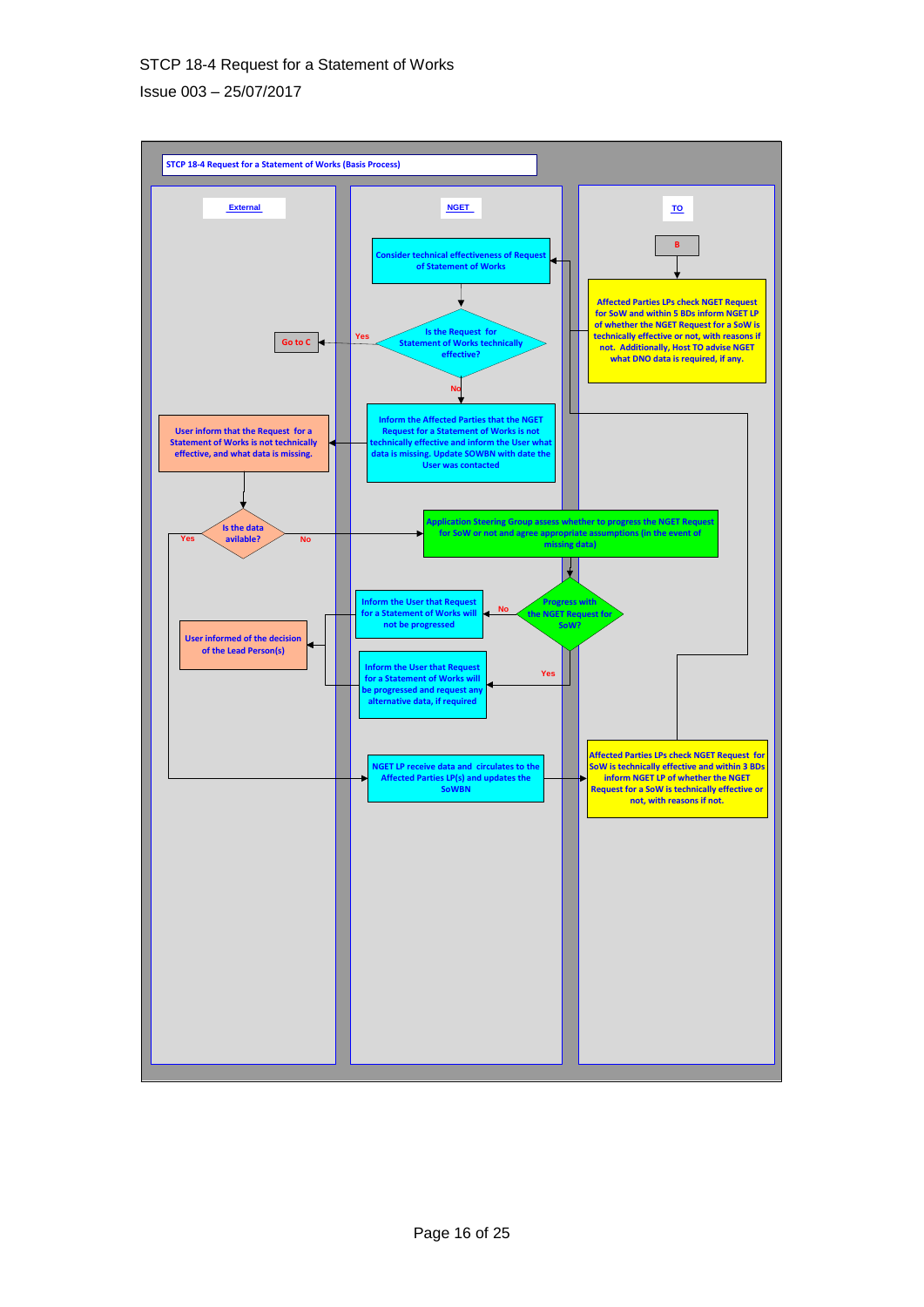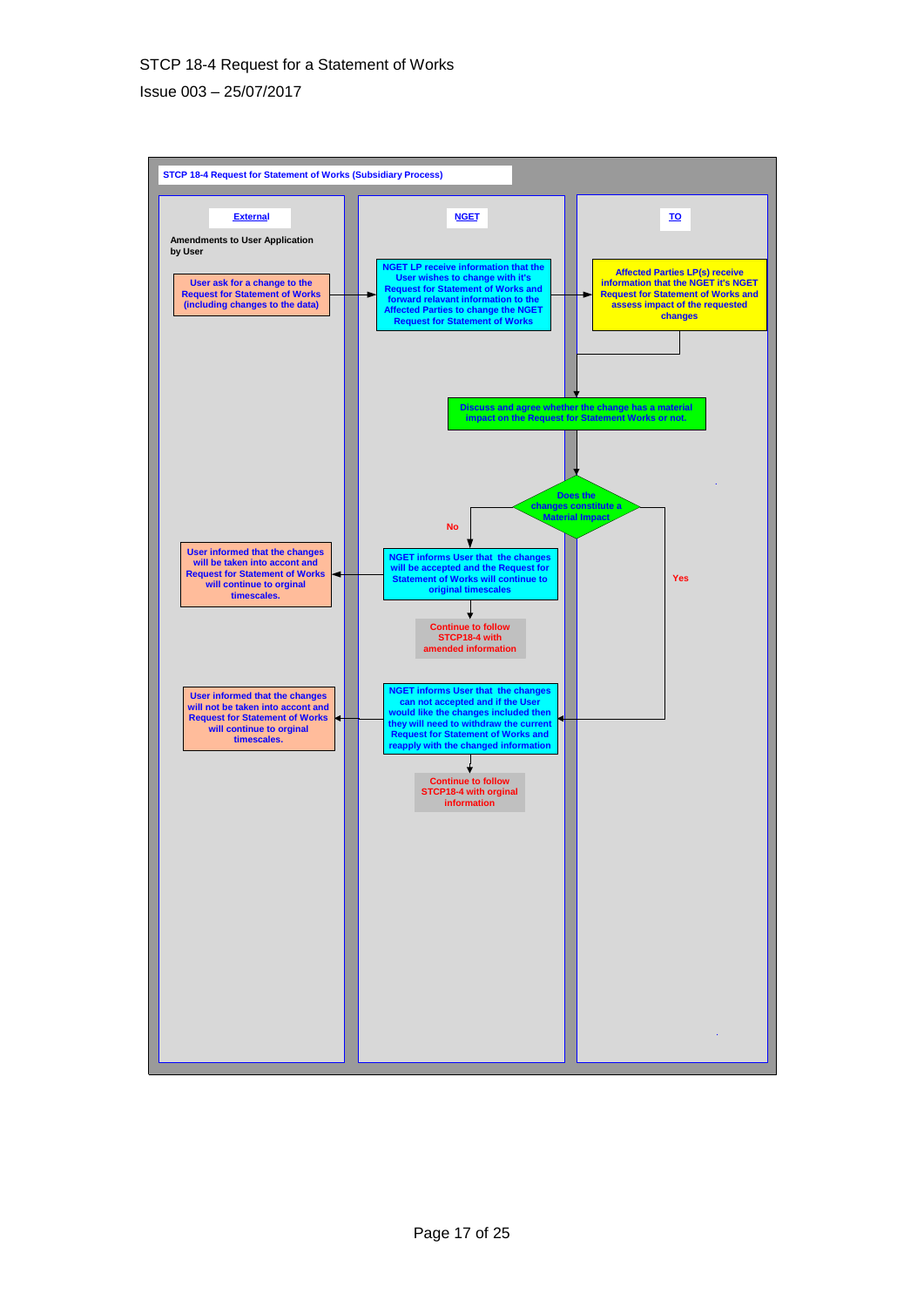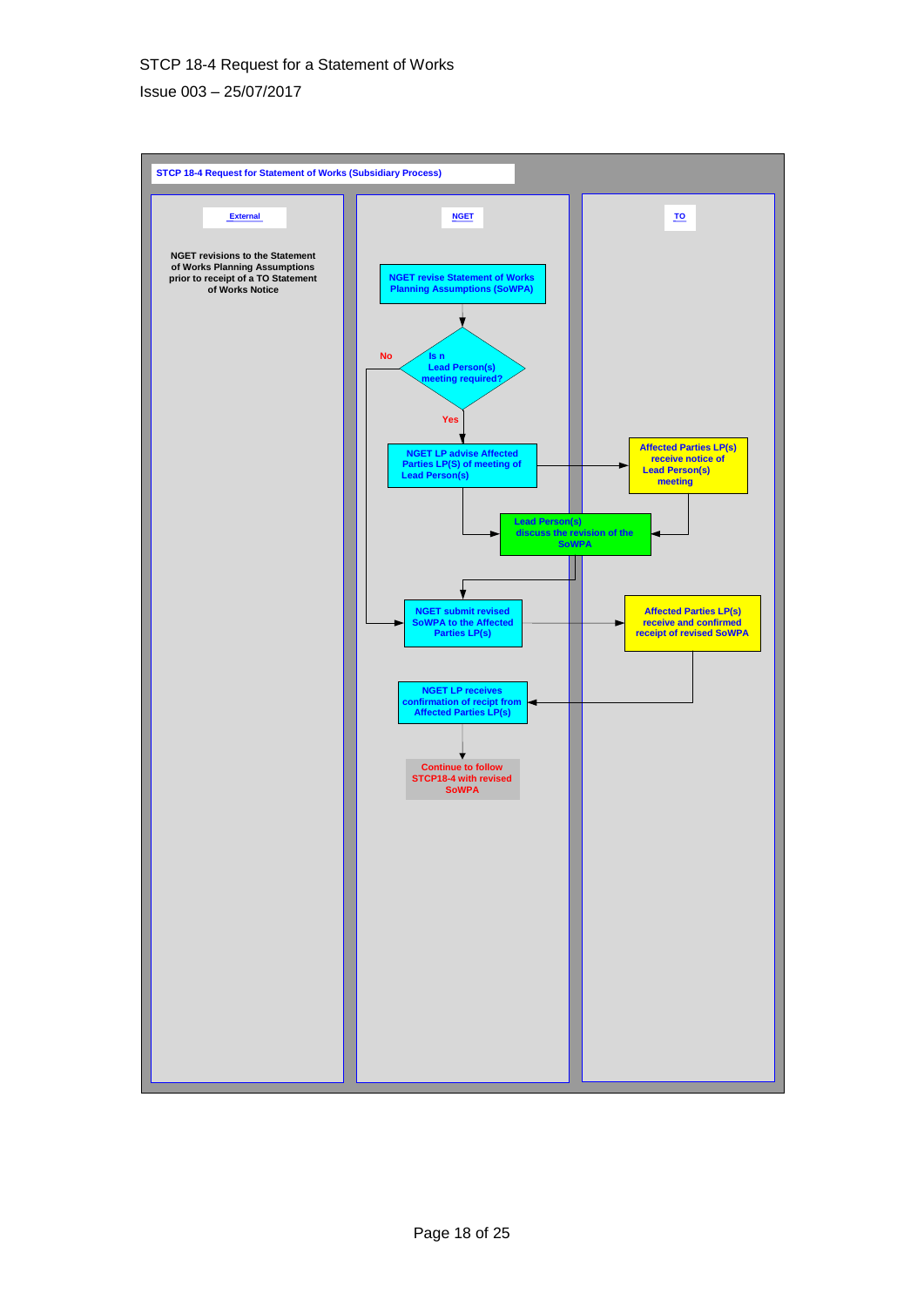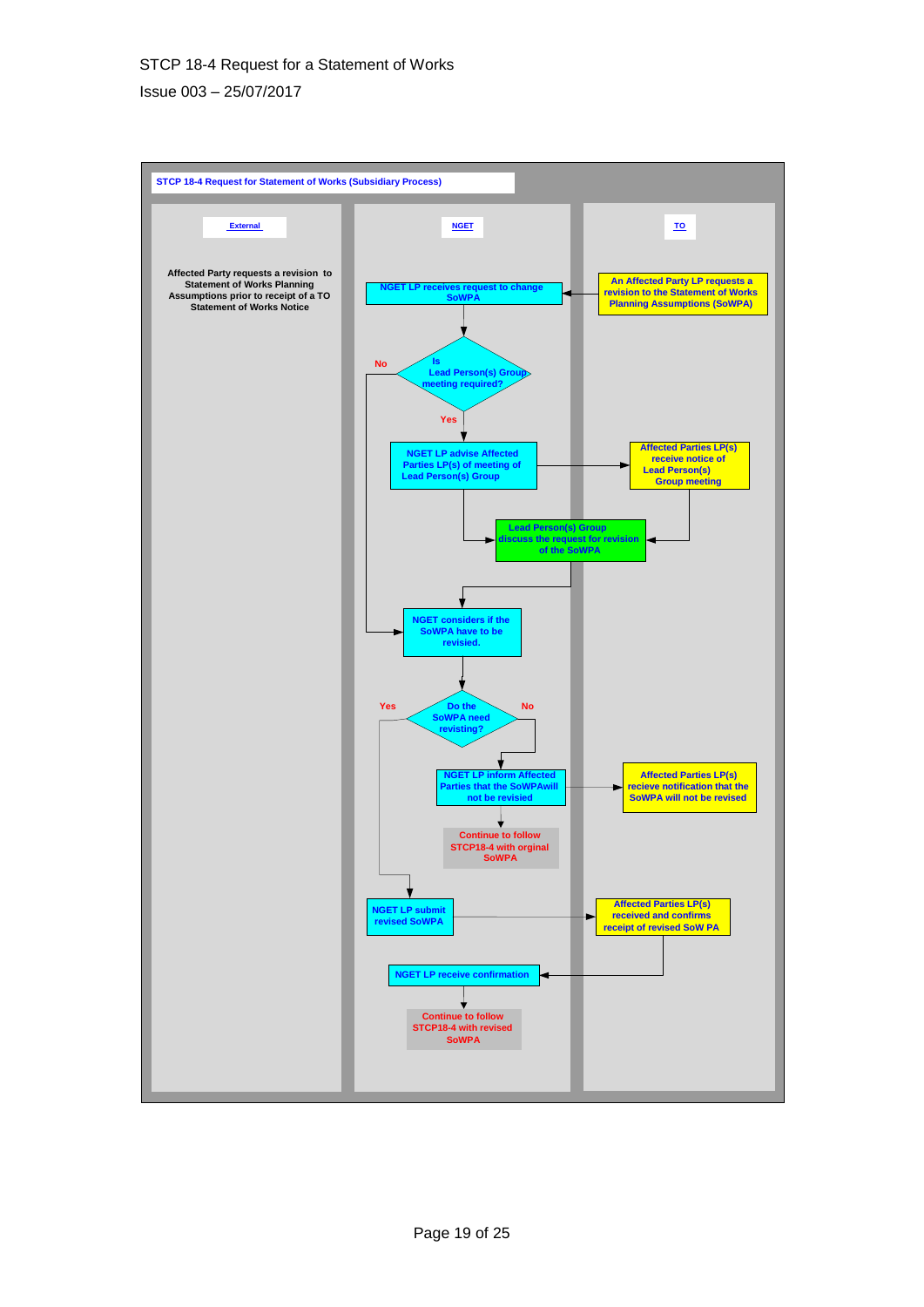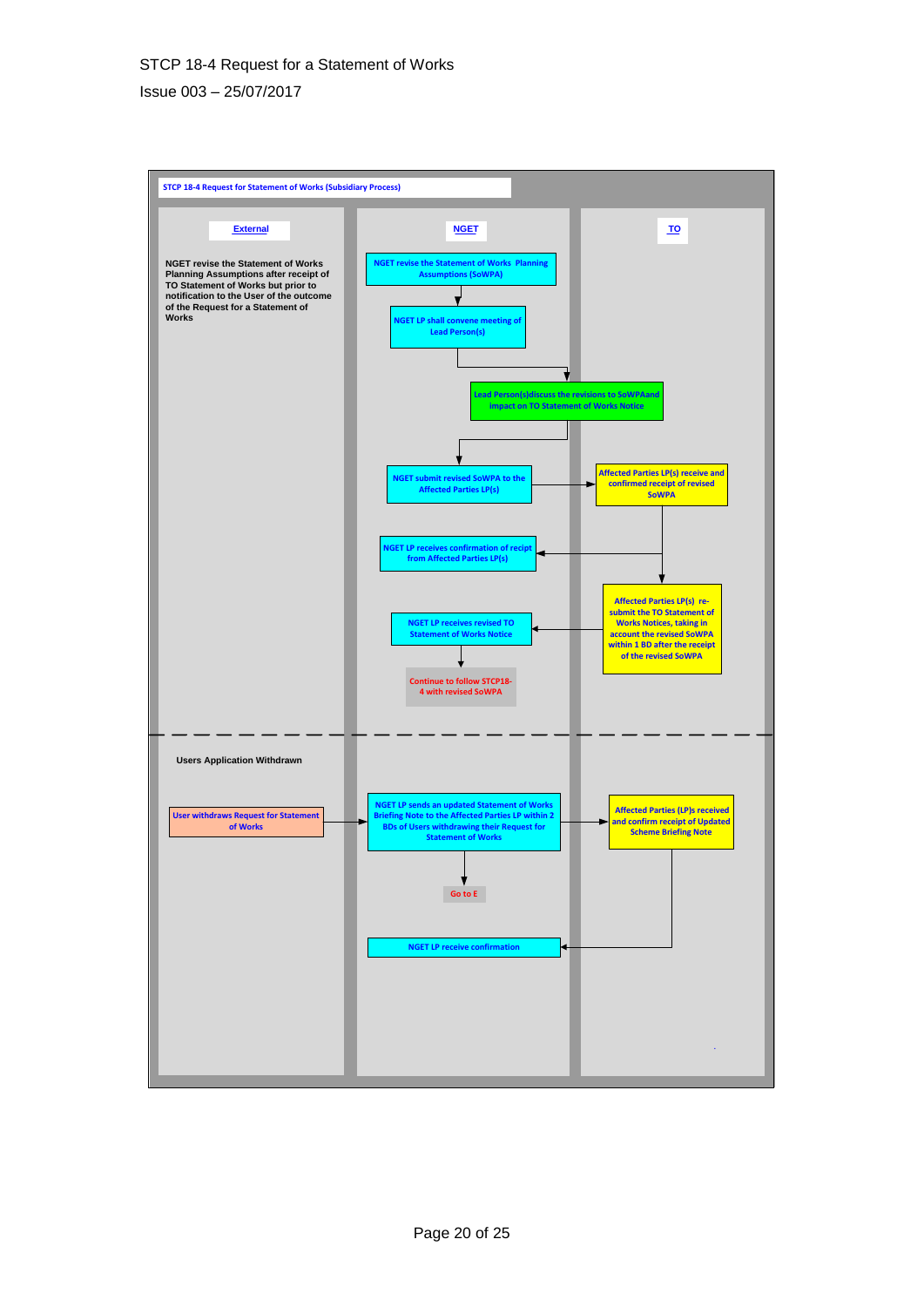Issue 003 – 25/07/2017

# *Appendix B: Statement of Works Briefing Note*

The Statement of Works Briefing Note is available as an Excel Spreadsheet.

# **Statement of Works Briefing Note**

| <b>NGET Scheme Number</b>      |  |
|--------------------------------|--|
| NGET Contract Reference Number |  |
| Scheme Title                   |  |
| NETS Location Code             |  |

| 1. Lead Person(s) Group<br>MEMBERS | NGET (NETSO)                            |  | Name:      |  |
|------------------------------------|-----------------------------------------|--|------------|--|
|                                    |                                         |  | Address:   |  |
|                                    |                                         |  | Telephone: |  |
|                                    |                                         |  | Fax:       |  |
|                                    |                                         |  | E-mail:    |  |
|                                    | <b>Host TO</b>                          |  | Name:      |  |
|                                    |                                         |  | Address:   |  |
|                                    |                                         |  | Telephone: |  |
|                                    |                                         |  | Fax:       |  |
|                                    |                                         |  | E-mail:    |  |
|                                    | <b>Affected TO</b>                      |  | Name:      |  |
|                                    |                                         |  | Address:   |  |
|                                    |                                         |  | Telephone: |  |
|                                    |                                         |  | Fax:       |  |
|                                    |                                         |  | E-mail:    |  |
|                                    | [Other] Affected<br><b>TO</b>           |  | Name:      |  |
|                                    |                                         |  | Address:   |  |
|                                    |                                         |  | Telephone: |  |
|                                    |                                         |  | Fax:       |  |
|                                    |                                         |  | E-mail:    |  |
| <b>APPLICATION TYPE</b>            | <b>Request for a Statement of Works</b> |  |            |  |
| 2. USER DETAILS                    |                                         |  |            |  |
| <b>Company Name</b>                |                                         |  |            |  |
| <b>Company Registered Number</b>   |                                         |  |            |  |
| <b>Registered Address</b>          |                                         |  |            |  |
| Post Code                          |                                         |  |            |  |
| <b>Correspondence Address</b>      |                                         |  |            |  |
|                                    |                                         |  |            |  |
| Post Code                          |                                         |  |            |  |
|                                    |                                         |  |            |  |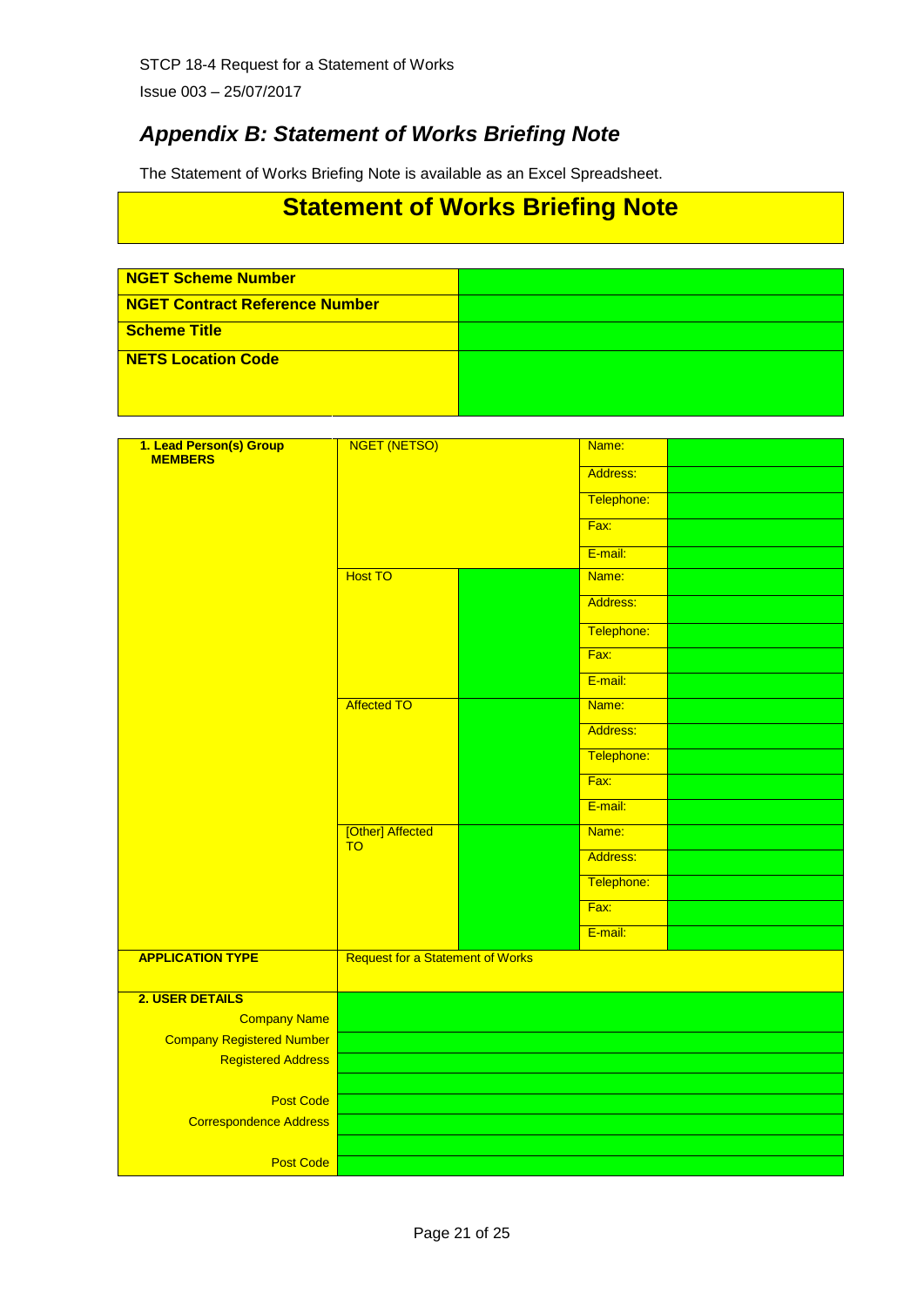| <b>3. DEVELOPER DETAILS</b>      |
|----------------------------------|
| Company Name                     |
| <b>Company Registered Number</b> |
| <b>Registered Address</b>        |
|                                  |
| <b>Post Code</b>                 |
| Correspondence Address           |
|                                  |
| <b>Post Code</b>                 |

| 4. FEE excl VAT (cleared/not<br>cleared)                                                        |  |
|-------------------------------------------------------------------------------------------------|--|
| <b>5. CONNECTION SITE (TO THE</b><br><b>TRANSMISSION SYSTEM)</b>                                |  |
| <b>6. REQUESTED COMPLETION</b><br>DATE(S)                                                       |  |
| 7. TECHNICAL DETAILS eg MW                                                                      |  |
| <b>8. PREVIOUS FEASIBILITY</b><br><b>STUDY/APPLICATION/ OFFER</b><br><b>DETAILS</b>             |  |
| (If available)<br>9. POSSIBLE DESIGN OPTIONS                                                    |  |
| (TO to comment)                                                                                 |  |
| <b>10. INFRASTRUCTURE WORKS</b>                                                                 |  |
| (As a result of this scheme)                                                                    |  |
| <b>11. ONE OFF WORKS</b>                                                                        |  |
| (As a result of this Scheme)                                                                    |  |
| <b>12. SIMILARITIES TO OTHER</b><br><b>SCHEMES</b>                                              |  |
| <b>13. POSSIBLE INTERACTION</b><br><b>WITH OTHER SCHEMES/OTHER</b><br><b>CUSTOMERS AFFECTED</b> |  |
| <b>14. POSSIBLE RISKS &amp; ISSUES</b>                                                          |  |
| (e.g. Consents/Charging)                                                                        |  |
| <b>15. PREVIOUS</b><br><b>HISTORY/RELATED SCHEMES</b>                                           |  |
| <b>16. REASONS FOR</b><br><b>APPLICATION TECHNICAL NON-</b><br><b>EFFECTIVENESS (from TO)</b>   |  |
| <b>17. OUTAGE REQUIREMENTS</b>                                                                  |  |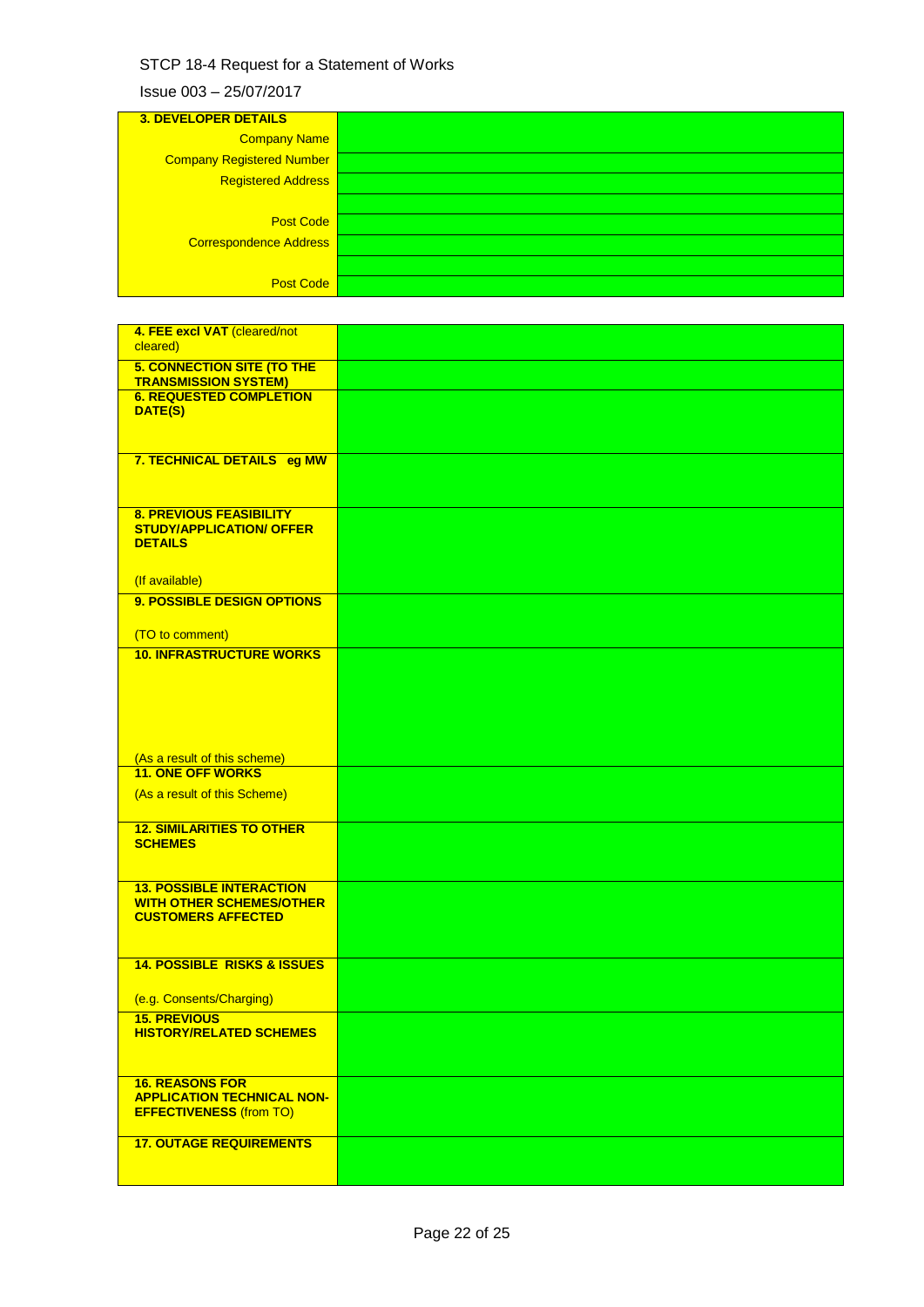| <b>18. STAGED</b>                                                                                     |              |                                |                              |                       |                |
|-------------------------------------------------------------------------------------------------------|--------------|--------------------------------|------------------------------|-----------------------|----------------|
| <b>19. ANY SPECIAL CUSTOMER</b><br><b>REQUESTS</b>                                                    |              |                                |                              |                       |                |
| 20. STATUS                                                                                            |              |                                |                              |                       |                |
| <b>OUTLINE APPLICATION PROGRAMME</b><br>21.                                                           |              |                                |                              |                       |                |
| <b>Key</b>                                                                                            | <b>Dates</b> | <b>Proposed</b><br><b>Date</b> | <b>Agreed</b><br><b>Date</b> | <b>Actual</b><br>Date | <b>Comment</b> |
| 1. User Application Received by NGET                                                                  |              |                                |                              |                       |                |
| 2. NGET Request for a Statement of Works emailed to TOs                                               |              |                                |                              |                       |                |
| 3. NGET Request for a Statement of Works posted to TOs                                                |              |                                |                              |                       |                |
| 4. TOs acknowledge receipt of NGET Request for a Statement<br>of Works and advise Lead Person         |              |                                |                              |                       |                |
| 5. TOs advise technically effective                                                                   |              |                                |                              |                       |                |
| 6. Application Fee cleared                                                                            |              |                                |                              |                       |                |
| 7. User informed Application not effective                                                            |              |                                |                              |                       |                |
| 8. Missing data received from User                                                                    |              |                                |                              |                       |                |
| 9. User Application Date                                                                              |              |                                |                              |                       |                |
| 10. User informed Application effective                                                               |              |                                |                              |                       |                |
| 11. NGET Application Date                                                                             |              |                                |                              |                       |                |
| 12. Statement of Works Planning Assumptions issued by<br><b>NGET</b>                                  |              |                                |                              |                       |                |
| 13. TOs assess Statement of Works Planning Assumptions                                                |              |                                |                              |                       |                |
| 14. TOs amend/confirm Application Programme                                                           |              |                                |                              |                       |                |
| 15. Application Programme Meeting (if required)                                                       |              |                                |                              |                       |                |
| 16. Agree Application Programme                                                                       |              |                                |                              |                       |                |
| 17. NETS models agreed                                                                                |              |                                |                              |                       |                |
| 18. TO submits TO Statement of Works Notice to NGET,<br>including Site Specific Requirements (if any) |              |                                |                              |                       |                |
| 19. NGET submits NGET Modification Application (if<br>applicable)                                     |              |                                |                              |                       |                |
| 20. TO sends Statement of Works Charging Report to NGET<br>(if required)                              |              |                                |                              |                       |                |
| 21. Clarification of Statement of Works Charging Report, if<br>requested                              |              |                                |                              |                       |                |
| 22. NGET notifies acceptance of the Statement of Works<br><b>Charging Report</b>                      |              |                                |                              |                       |                |
| 23. TO submits reconciling invoice to NGET                                                            |              |                                |                              |                       |                |
| 24.NGET settles outstanding sums                                                                      |              |                                |                              |                       |                |

| <b>Issue Number</b> | <b>Date of Issue</b> | <b>Reason for Revision</b> | <b>Revised by</b> |
|---------------------|----------------------|----------------------------|-------------------|
|                     |                      |                            |                   |
|                     |                      |                            |                   |
|                     |                      |                            |                   |
|                     |                      |                            |                   |
|                     |                      |                            |                   |
|                     |                      |                            |                   |
|                     |                      |                            |                   |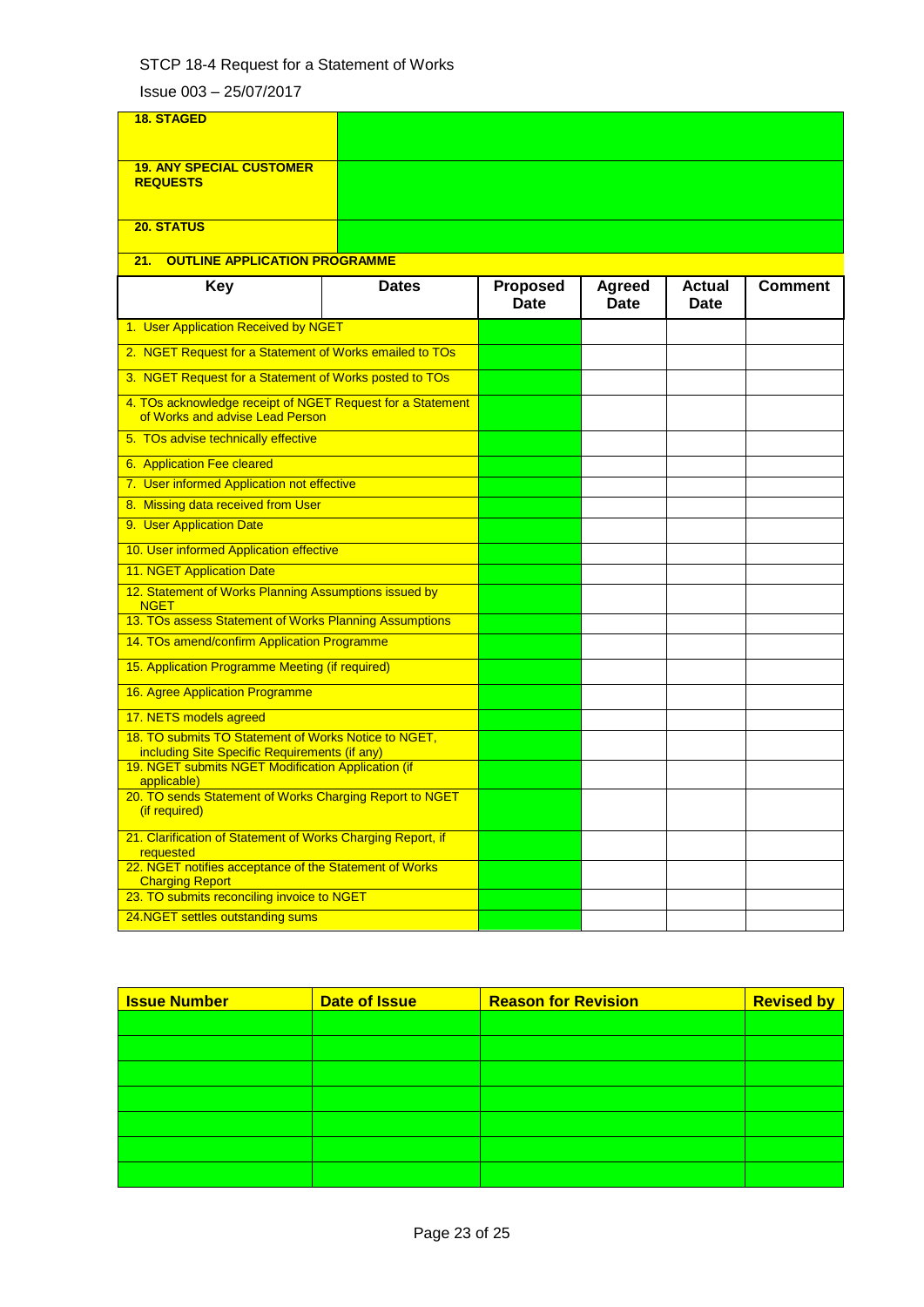# *Notes for Completion:*

*1. Please complete the table above when the document is first used for a scheme and when any subsequent revisions are made to any of the information in the live document.*

*2. Please insert the scheme number into the header, and the revision number and date of revision into the footer.*